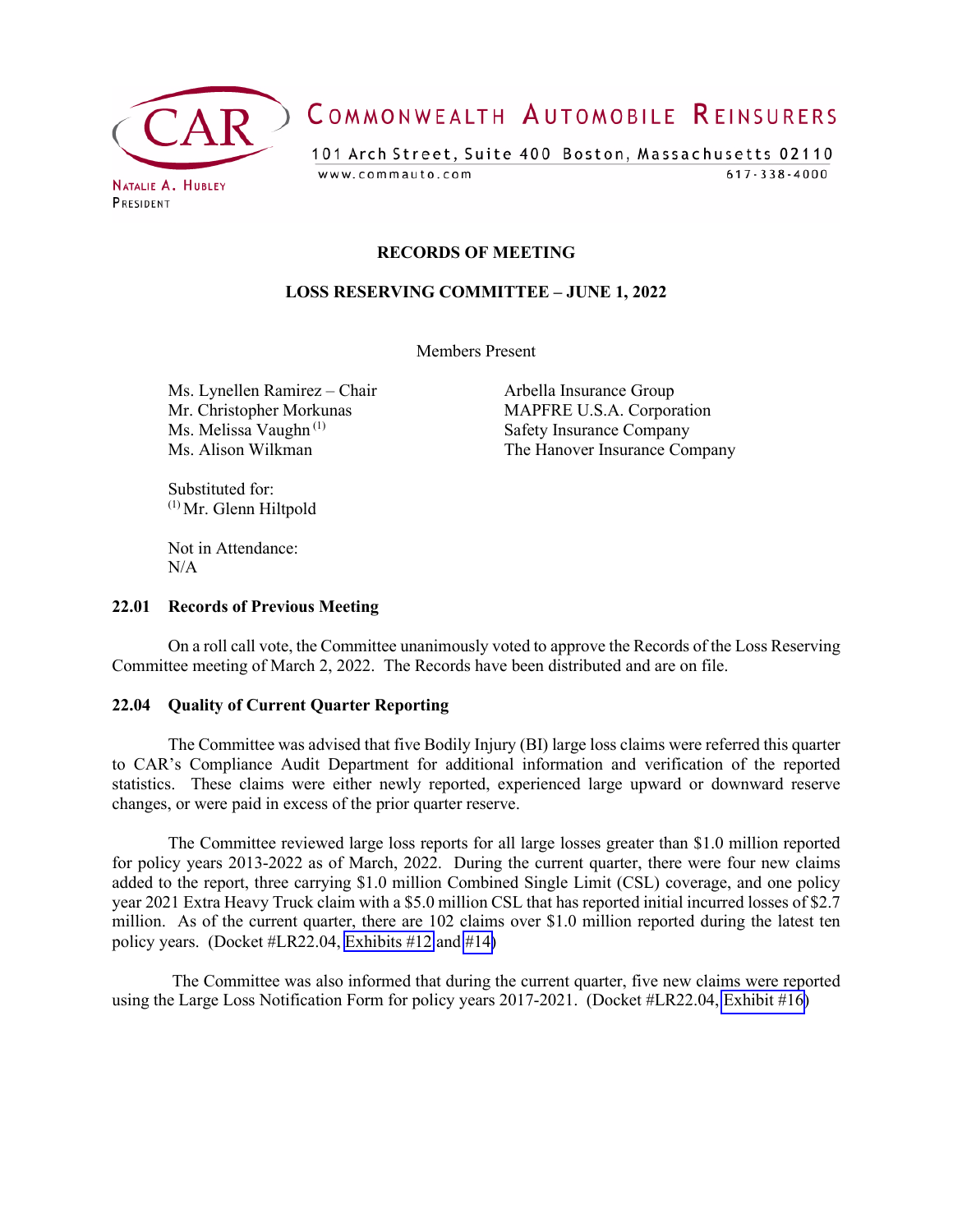#### **22.05 Selection of Ultimate Losses**

#### **All Other Bodily Injury, Property Damage, and No-Fault Pools**

#### **A.O. No Fault**

#### **Accident Years 2013 - 2020:**

Mr. Christopher Morkunas recommended the incurred indications based on the "latest 12 M-M" methodology for accident years 2013 - 2020.

#### **Accident Year 2021:**

Mr. Morkunas recommended using 75% of the prior quarter's selection and 25% of the current quarter's incurred loss projection based on the "latest 12 M-M" methodology.

#### **Accident Year 2022:**

Mr. Morkunas recommended a loss ratio of 65.0%, resulting in an ultimate valuation of \$0.5 million for accident year 2022.

On a roll call vote, the Committee unanimously voted to accept the above recommendations for All Other No Fault.

#### **A.O. Bodily Injury**

#### **Accident Year 2013:**

Ms. Melissa Vaughn recommended using the incurred indication for accident year 2013.

#### **Accident Years 2014 - 2015:**

Ms. Vaughn recommended using the incurred indications based on the "latest 12 with unity" methodology for accident years 2014 - 2015.

#### **Accident Years 2016 - 2017:**

Ms. Vaughn recommended using the incurred indications based on the "latest 12 M-M" methodology for accident years 2016 - 2017.

#### **Accident Years 2018 - 2019:**

Ms. Vaughn recommended tempering the incurred indications based on the "latest 8" methodology by averaging it with the prior quarter's selection for accident years 2018 - 2019.

#### **Accident Year 2020:**

Ms. Vaughn recommended a loss ratio of 72.0% for accident year 2020.

#### **Accident Year 2021:**

Ms. Vaughn recommended a loss ratio of 74.5% for accident year 2021.

#### **Accident Year 2022:**

Ms. Vaughn recommended using the incurred indications based on the "latest 8" methodology, resulting in an ultimate valuation of \$20.5 million for accident year 2022, and a loss ratio of 93.8%.

On a roll call vote, the Committee unanimously voted to accept the above recommendations for All Other Bodily Injury.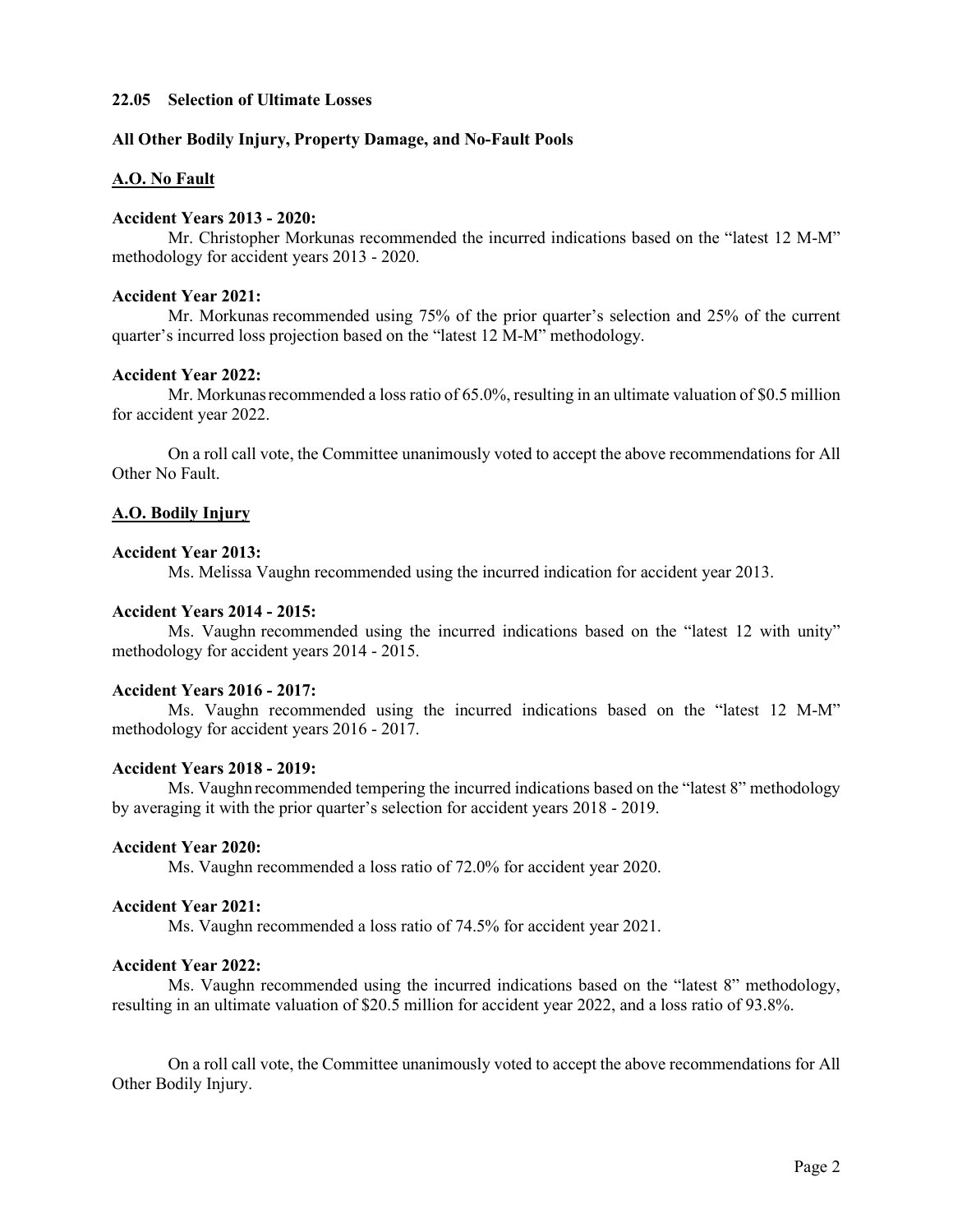#### **A.O. Property Damage Liability**

### **Accident Years 2013 - 2019:**

Mr. Christopher Morkunas recommended using the incurred loss projections based on the "latest 8 M-M" methodology for accident years 2013 - 2019.

#### **Accident Year 2020:**

Mr. Morkunas recommended using the average of the prior quarter's selection and the current quarter's incurred loss projection based on the "latest 8 M-M" methodology.

#### **Accident Year 2021:**

Mr. Morkunas recommended using 75% of the prior quarter's selection and 25% of the current quarter's incurred loss projection based on the "latest 8 M-M" methodology.

#### **Accident Year 2022:**

Mr. Morkunas recommended using the indicated loss projection for accident year 2022, which results in a loss ratio of 60.1% with an ultimate valuation of \$7.0 million.

On a roll call vote, the Committee unanimously voted to accept the above recommendations for All Other Property Damage Liability.

| V AIUCS III IVIIIIIUIIS I |             |             |              |              |       |
|---------------------------|-------------|-------------|--------------|--------------|-------|
| AY                        | <b>AOBI</b> | <b>AONF</b> | <b>AOPDL</b> | <b>TOTAL</b> | AY LR |
| 2013                      | 42.0        | 3.1         | 18.2         | 63.2         | 78.7  |
| 2014                      | 54.2        | 3.7         | 22.6         | 80.6         | 87.7  |
| 2015                      | 48.6        | 4.0         | 28.7         | 81.3         | 76.5  |
| 2016                      | 86.9        | 5.4         | 29.9         | 122.2        | 101.6 |
| 2017                      | 81.2        | 4.7         | 36.2         | 122.1        | 92.4  |
| 2018                      | 82.6        | 5.4         | 35.8         | 123.8        | 87.0  |
| 2019                      | 95.8        | 3.8         | 36.0         | 135.7        | 91.5  |
| 2020                      | 58.7        | 1.7         | 24.3         | 84.7         | 64.9  |
| 2021                      | 64.8        | 1.9         | 25.5         | 92.3         | 67.5  |
| 2022                      | 20.5        | 0.5         | 7.0          | 28.1         | 81.7  |

#### **Current ultimate valuations selected for A.O. Liability are:** (Values in Millions)

#### **All Other Collision and Other Than Collision**

#### **A.O. Collision**

#### **Accident Years 2013 – 2020:**

Ms. Alison Wilkman recommended using the paid indications for accident years 2013 – 2020.

#### **Accident Year 2021:**

Ms. Wilkman retaining the prior quarter's loss ratio of 60.0% for accident year 2021.

#### **Accident Year 2022:**

Ms. Wilkman using the prior year's loss ratio of 60.0% with an ultimate valuation of \$5.4 million for accident year 2022.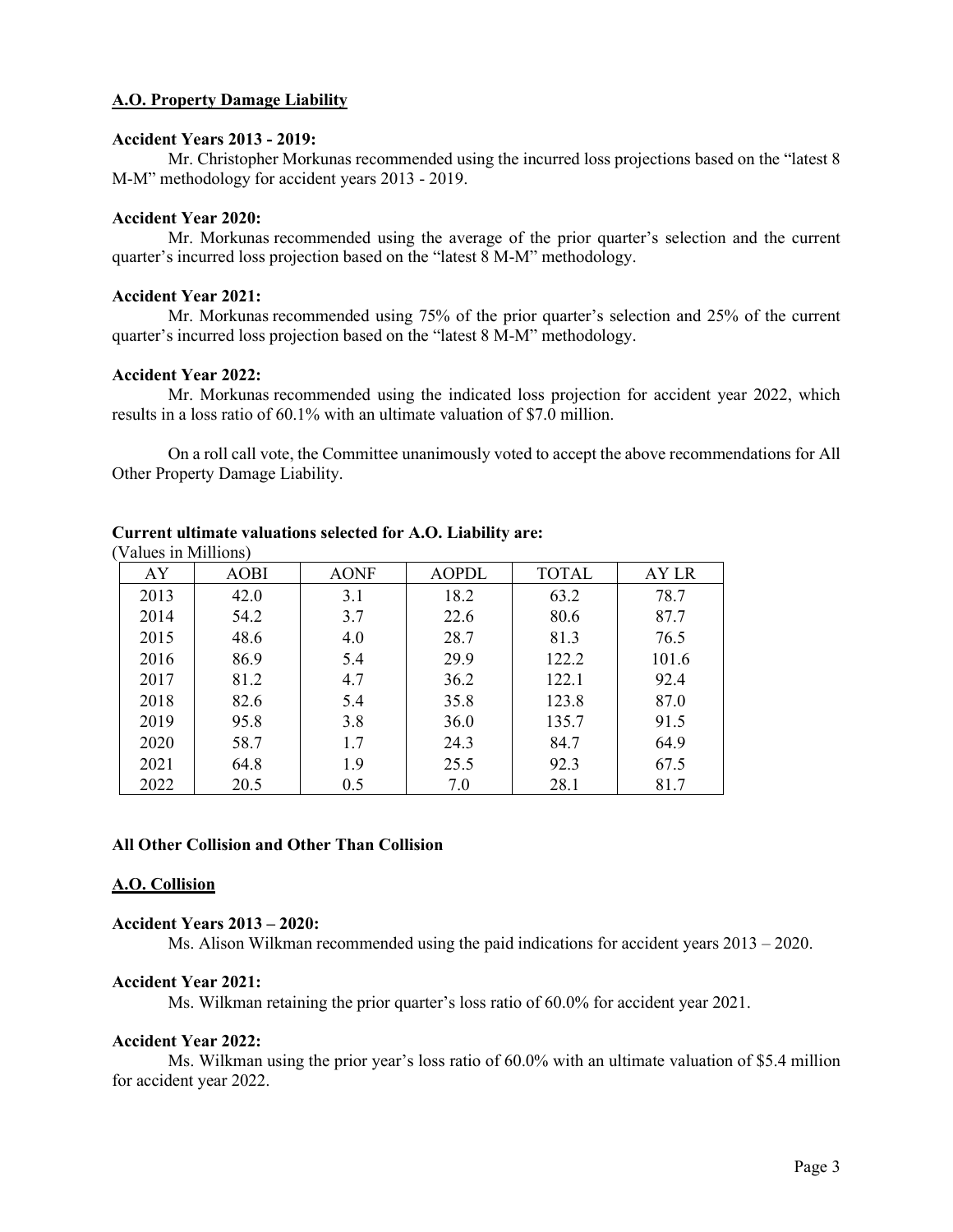On a roll call vote, the Committee unanimously voted to accept the above recommendations for A.O. Collision.

#### **A.O. Other Than Collision**

#### **Accident Years 2013 – 2021:**

Ms. Wilkman recommended using the paid indications for accident years 2013 – 2021.

#### **Accident Year 2022:**

Ms. Wilkman recommended using the average of the prior year's loss ratio of 60% and the current quarter's indicated loss projection, resulting a loss ratio of 74.1% with an ultimate valuation of \$1.9 million for accident year 2022.

On a roll call vote, the Committee unanimously voted to accept the above recommendations for A.O. Other Than Collision.

#### **Current ultimate valuations selected for A.O. Physical Damage are:**

| $\frac{1}{2}$ |               |              |              |       |
|---------------|---------------|--------------|--------------|-------|
| AY            | <b>AOCOLL</b> | <b>AOOTC</b> | <b>TOTAL</b> | AY LR |
| 2013          | 12.0          | 6.1          | 18.1         | 82.8  |
| 2014          | 14.6          | 7.0          | 21.6         | 83.0  |
| 2015          | 21.6          | 7.9          | 29.5         | 87.4  |
| 2016          | 25.5          | 8.9          | 34.4         | 85.9  |
| 2017          | 29.4          | 9.4          | 38.7         | 89.6  |
| 2018          | 29.2          | 10.8         | 40.0         | 84.6  |
| 2019          | 26.3          | 7.7          | 34.0         | 68.1  |
| 2020          | 18.1          | 6.1          | 24.2         | 53.2  |
| 2021          | 20.8          | 6.3          | 27.1         | 60.4  |
| 2022          | 5.4           | 1.9          | 7.3          | 63.2  |

(Values in Millions)

#### **22.06 Policy Year Deficit and Loss Ratio Report**

After reviewing the distribution of selected accident year ultimate losses to policy year, the Committee agreed to the following shift of reserves:

| AO Bodily Injury | \$1,000,000 from PY 2020 to PY 2022 |
|------------------|-------------------------------------|
| AO Bodily Injury | \$1,500,000 from PY 2020 to PY 2021 |
| AO Bodily Injury | \$1,000,000 from PY 2020 to PY 2017 |
| AO Bodily Injury | \$500,000 from PY 2018 to PY 2019   |
| AO Bodily Injury | \$1,000,000 from PY 2016 to PY 2017 |
| <b>AO PDL</b>    | \$100,000 from PY 2021 to PY 2022   |
| <b>AO PDL</b>    | \$600,000 from PY 2021 to PY 2019   |
| <b>AO PDL</b>    | \$400,000 from PY 2020 to PY 2019   |
| AO PDL           | \$350,000 from PY 2020 to PY 2018   |
|                  |                                     |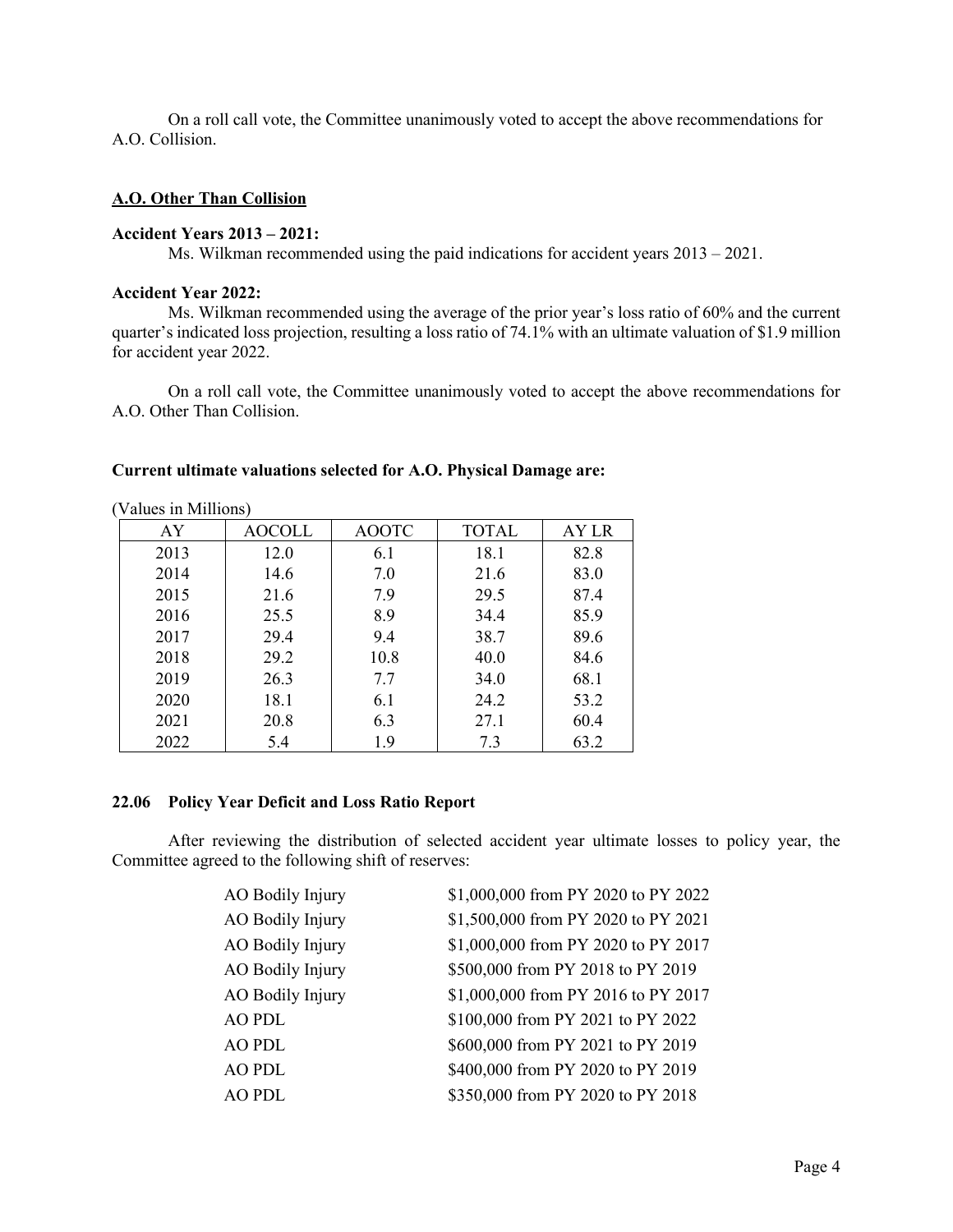| AO No Fault  | \$50,000 from PY 2021 to PY 2022  |
|--------------|-----------------------------------|
| AO No Fault  | \$50,000 from PY 2021 to PY 2019  |
| AO No Fault  | \$150,000 from PY 2020 to PY 2019 |
| AO No Fault  | \$175,000 from PY 2018 to PY 2019 |
| AO No Fault  | \$100,000 from PY 2018 to PY 2017 |
| AO Collision | \$400,000 from PY 2020 to PY 2022 |
| AO OTC       | \$200,000 from PY 2021 to PY 2022 |

The final version of the Policy Year Deficit and Loss Ratio reports of the Loss Reserving Committee to the Governing Committee are attached. (Docket #LR22.06, [Exhibit #2\)](#page-21-0) and (Docket #LR22.05, [Exhibit #36\)](#page-11-0)

#### **22.07 Latest Valuation of Ultimate Projections**

The latest deficit projections as of March, 2022 for policy years 2019, 2020, and 2021 were reviewed and finalized as follows:

#### **Commercial Deficit/(Surplus) (In Millions)**

|      | Current    | Prior      |
|------|------------|------------|
|      | Quarter    | Quarter    |
| 2019 | (\$9.4)    | $(\$7.1)$  |
| 2020 | (\$25.9)   | $(\$27.1)$ |
| 2021 | $(\$20.4)$ | (\$24.0)   |

The Committee estimated a policy year 2019 surplus of \$9.4 million with an ultimate loss ratio of 73.3%. The estimate results in a \$2.2 million improvement from the prior quarter's projected surplus of \$7.1 million. The Committee acknowledged that the accident year 2020 portion of the policy year 2019 loss development is impacted by the pandemic and felt that the current quarter's improvement is reasonable.

The Committee estimated a policy year 2020 surplus of \$25.9 million with an ultimate loss ratio of 63.5%, resulting in a \$1.2 million reduction of the prior quarter's projected surplus of \$27.1 million.

The Committee estimated a policy year 2021 surplus of \$20.4 million with an ultimate loss ratio of 68.4%. The estimate results in a \$3.6 million reduction of the prior quarter's projected surplus of \$24.0 million. As the policy year develops through 2022 and pandemic driving patterns return to normal, the Committee recognizes the possibility for some deterioration in the overall loss ratio as seen in the current quarter.

Please refer to (Docket #LR22.07, [Exhibit #5\)](#page-23-0) for additional details relating to the policy year ultimate deficits.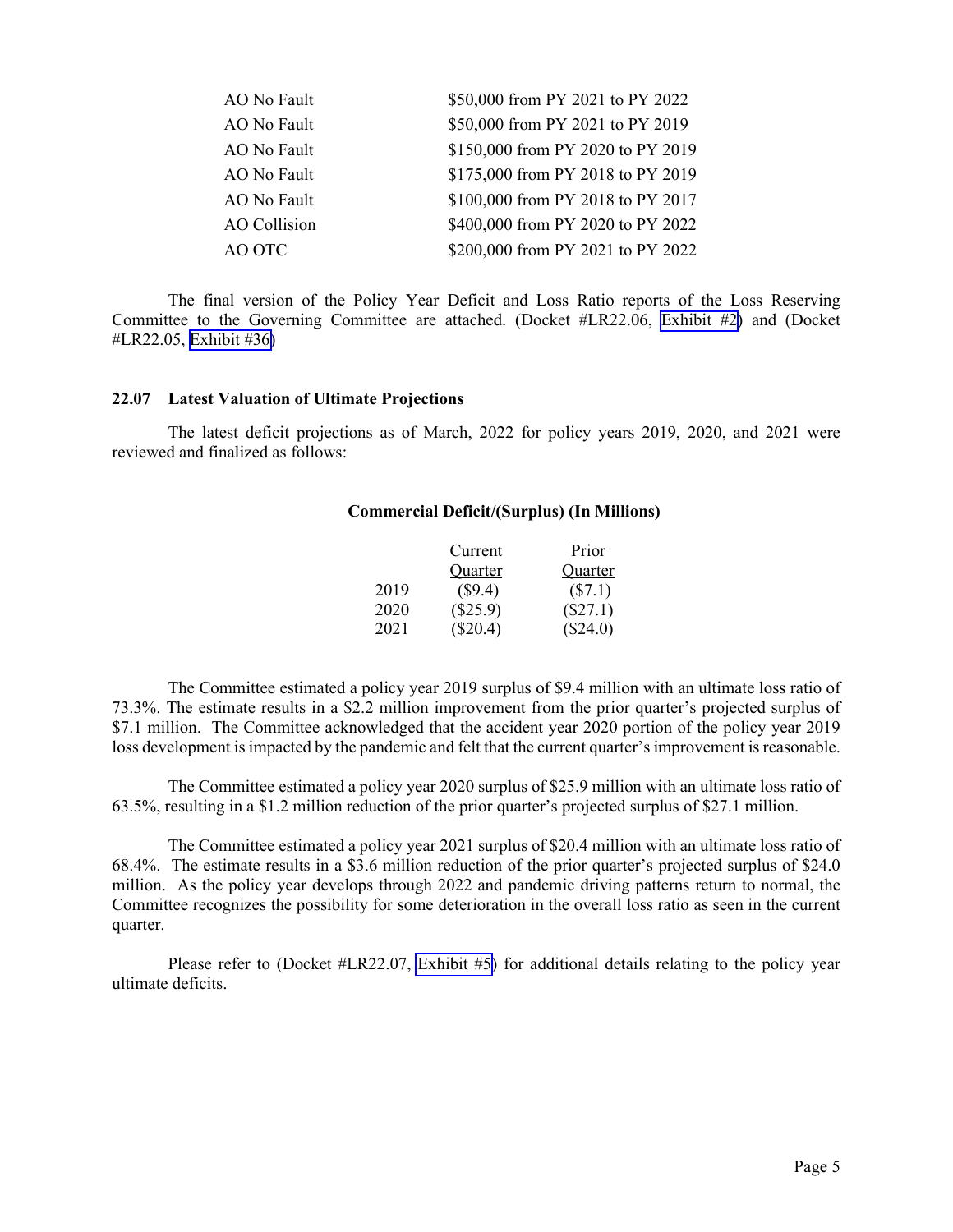#### **Ultimate Premium, Loss Ratio, and Expense Ratio Projections**

Mr. Galligan provided the Committee with details for the calculation of the ultimate premium, loss ratios, and ultimate expense ratios contained in the current quarter's Policy Year Deficit Projection exhibit as follows:

#### **Ultimate Premium**

#### **Policy Year 2019**

Policy year 2019 commercial ultimate premium is estimated using the annual premium development method. The premium estimate is unchanged from the prior quarter.

#### **Policy Year 2020**

Policy year 2020 commercial ultimate premium is estimated using an average of the annual and quarterly premium development methods. The premium estimate decreased \$100,000 from the prior quarter.

#### **Policy Year 2021**

Policy year 2021 commercial ultimate premium is estimated using an average of the annual and quarterly premium development methods. The premium estimate increased \$400,000 from the prior quarter.

#### **Loss Ratios**

The ultimate loss ratios for policy years 2019-2021 are set equal to the selected loss ratios from the meeting using data valued as of the quarter ending March 31, 2022.

#### **Expense Ratios**

Policy years 2019 and 2020 expense ratios are set equal to the latest reported value, which reflects all true-up adjustments to date.

The policy year 2020 ultimate expense ratio of 20.5% is a weighted average of expenses for all commercial risks combined, including taxis, limousines, and car service.

The commercial expense ratio is based on the approved expense allowance of \$428 per exposure converted to a percent of premium based on an estimated policy year 2021 average premium, plus premium tax and commission.

The taxi/limousine/car service expense ratios are based on the approved expense allowances converted to a percent of premium based on an estimated policy year 2021 average premium, plus premium tax and commission. The expense allowance per exposure amounts is \$1,172 for taxi, \$651 for limousine, and \$759 for car service.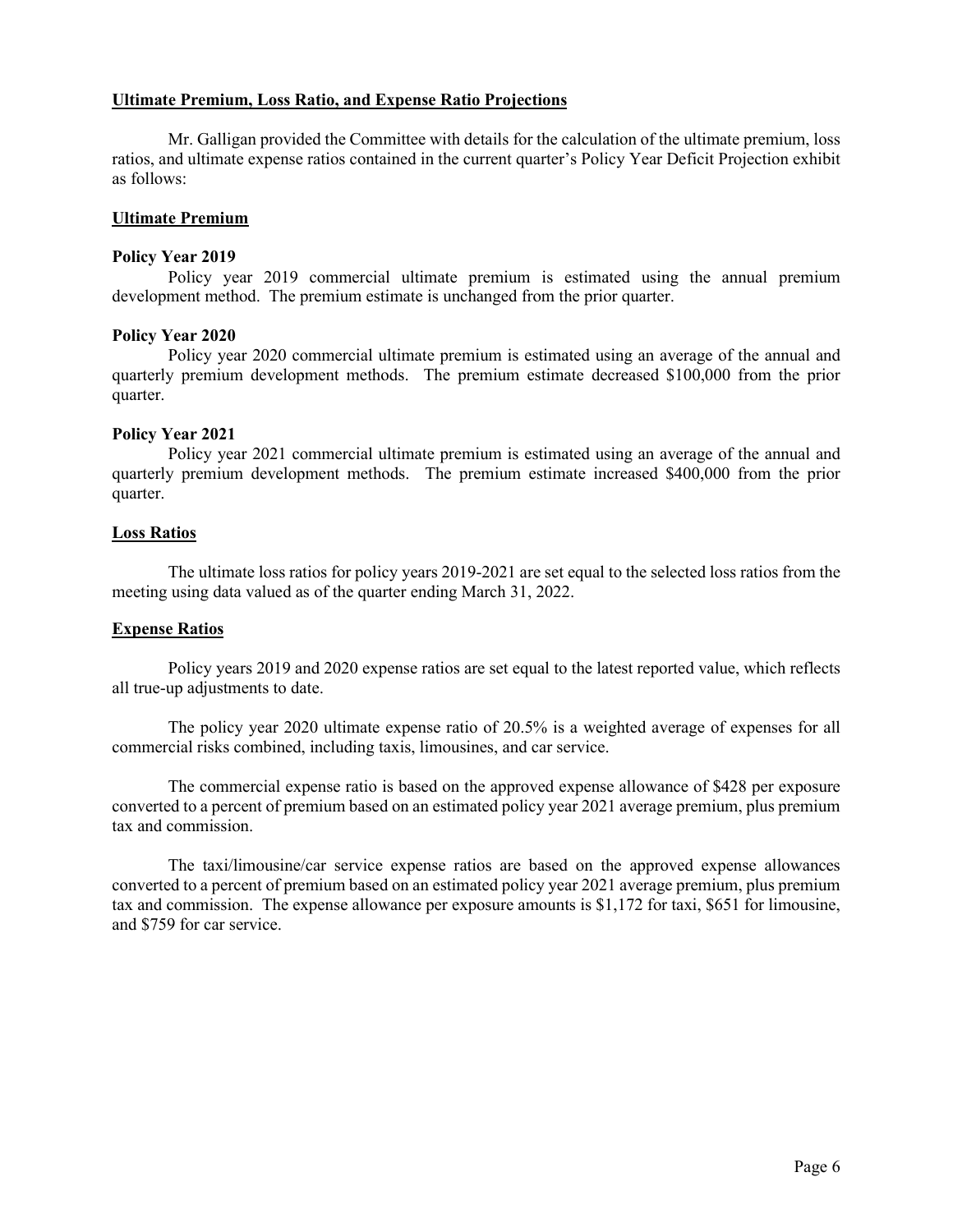## **Underwriting Results for Older Years**

The Ultimate Deficit results for policy years 2015 – 2018 have been included and updated with the selected loss ratios.

> SHANNON CHIU Actuarial/Statistical Analyst

Boston, Massachusetts June 7, 2022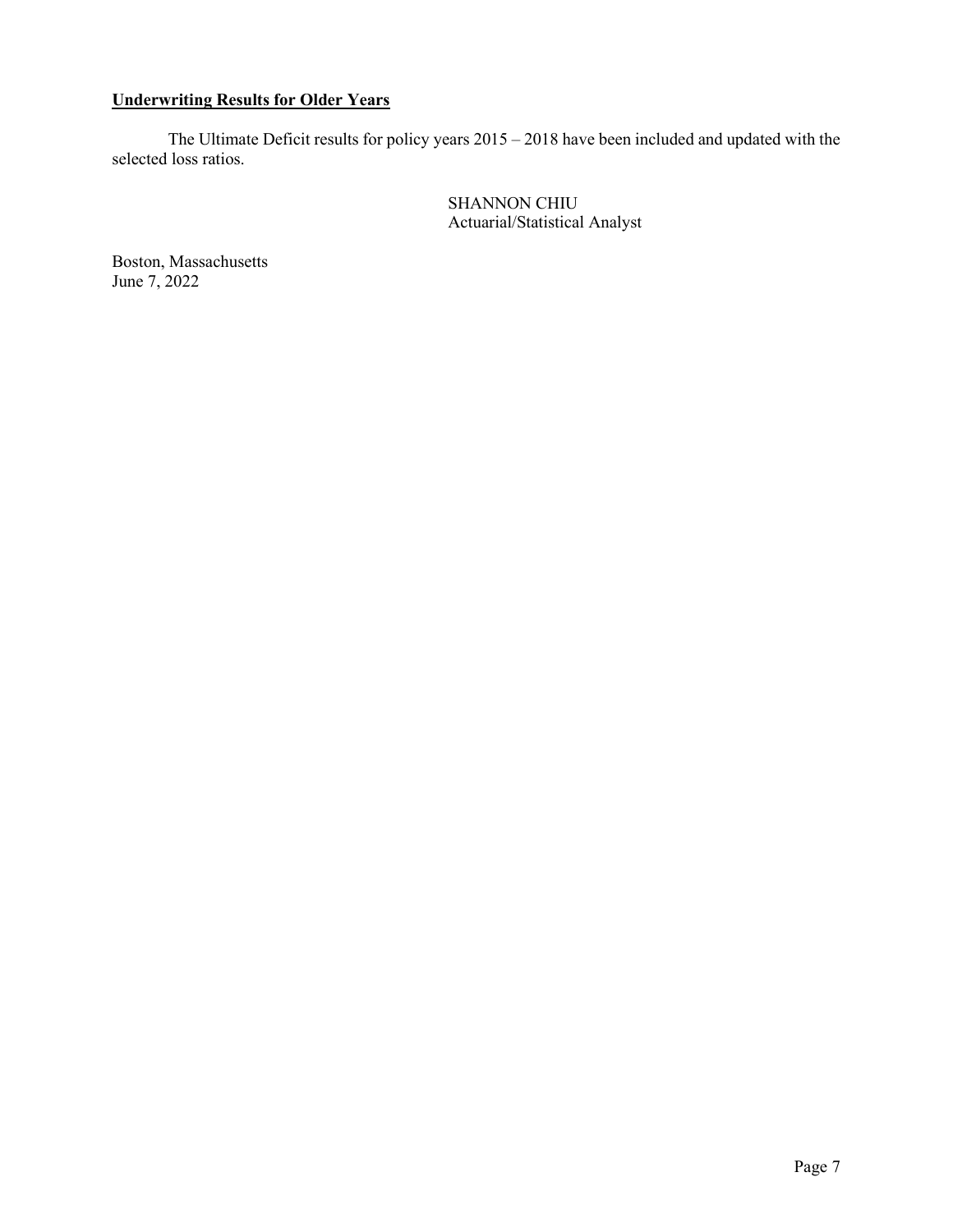#### Commonwealth Automobile Reinsurers Large Loss By Policy Year (Large Loss Greater Than 1.0M) QE March 31, 2022

m.

<span id="page-7-0"></span>

|                |           |                  |            |          | No of                   |                          |                        |                         |                 |                     |                       |                                   |              |                 |                     |
|----------------|-----------|------------------|------------|----------|-------------------------|--------------------------|------------------------|-------------------------|-----------------|---------------------|-----------------------|-----------------------------------|--------------|-----------------|---------------------|
|                | <b>PY</b> | Liab Lim         | Lim ID     | Accdt Yr |                         | Claims Class Description | <b>ITD Paid Losses</b> | <b>Current Reserves</b> | <b>ITD ALAE</b> | <b>Total Losses</b> | <b>Prior Reserves</b> | Prior Total Losses Change in Loss |              | <b>PIP Loss</b> | <b>CITY TWN</b>     |
| 1              | 21        | 1.0 <sub>M</sub> | <b>CSL</b> | 2021     | 8                       | <b>TTT</b>               | 55,469                 | 1,000,000               | 51,279          | 1,106,748           | 58,200                | 61,110                            | 1,045,638    | $\mathbf{0}$    | MA                  |
| $\overline{2}$ | 21        | 5.0 M            | <b>CSL</b> | 2022     | $\overline{4}$          | <b>TTT</b>               | 40,750                 | 2,543,600               | 134,381         | 2,718,731           | $\mathbf{0}$          | $\mathbf{0}$                      | 2,718,731    | $\mathbf{0}$    | <b>MA</b>           |
| 3              | 21        | 1.0 M            | CSL        | 2021     | $\overline{2}$          | <b>TTT</b>               | 30,884                 | 1,000,000               | 30,019          | 1,060,903           | 1,003,950             | 1,034,075                         | 26,828       | 8,000           | MA                  |
|                | 21 Total  |                  |            |          |                         |                          | 127,103                | 4,543,600               | 215,679         | 4,886,382           | 1,062,150             | 1,095,185                         | 3,791,197    | 8,000           |                     |
| $\mathbf{1}$   | 20        | 1.0 M            | <b>CSL</b> | 2020     | 5                       | <b>TTT</b>               | 132,002                | 930,779                 | 7,433           | 1,070,214           | 930,779               | 1,069,294                         | 920          | $\mathbf{0}$    | <b>MA</b>           |
| 2              | 20        | 1.0 M            | <b>CSL</b> | 2021     | 3                       | <b>TTT</b>               | 45,116                 | 1,000,000               | 10,486          | 1,055,602           | 1,000,000             | 1,049,944                         | 5,658        | $\mathbf 0$     | MA                  |
| 3              | 20        | 1.0 M            | <b>CSL</b> | 2021     | 1                       | PPT NF                   | $\mathbf 0$            | 1,000,000               | 53,373          | 1,053,373           | 1,000,000             | 1,053,373                         | $\mathbf 0$  | $\mathbf 0$     | <b>OUT OF STATE</b> |
| $\overline{a}$ | 20        | 1.0 <sub>M</sub> | <b>CSL</b> | 2021     | 3                       | <b>TTT ZONE RATED</b>    | 26,254                 | 973,747                 | 48,687          | 1,048,688           | 504,000               | 555,454                           | 493,234      | $\mathbf 0$     | <b>MA</b>           |
| 5              | 20        | 1.0 M            | <b>CSL</b> | 2021     | $\overline{\mathbf{3}}$ | <b>TTT ZONE RATED</b>    | 27,636                 | 1,006,000               | 53,962          | 1,087,598           | 1,000,000             | 1,080,637                         | 6,961        | $\mathbf 0$     | <b>OUT OF STATE</b> |
| 6              | 20        | 1.0 M            | <b>CSL</b> | 2021     | 5                       | TTT                      | 38,851                 | 1,041,168               | 56,991          | 1,137,010           | 990,618               | 1,082,033                         | 54,977       | 5,242           | MA                  |
| $\overline{7}$ | 20        | 1.0 <sub>M</sub> | <b>CSL</b> | 2020     | $\mathbf{1}$            | <b>BUS</b>               | 8,000                  | 1,000,000               | 1,781           | 1,009,781           | 33,000                | 34,781                            | 975,000      | 8,000           | <b>MA</b>           |
| 8              | 20        | 1.0 M            | CSL        | 2021     | 3                       | NON-OWNED/SPECIAL RATING | $\mathsf{O}$           | 1,000,000               | 23              | 1,000,023           | 1,000,000             | 1,000,023                         | 0            | $\mathsf 0$     | MA                  |
| 9              | 20        | 5.0 M            | CSL        | 2021     | 1                       | <b>BUS</b>               | 5,271                  | 1,002,729               | 23              | 1,008,023           | 1,002,200             | 1,002,200                         | 5,823        | 8,023           | MA                  |
| 10             | 20        | 1.0 M            | <b>CSL</b> | 2020     | 1                       | GARAGE                   | 1,008,000              | $\mathbf{0}$            | 1,042           | 1,009,042           | 1,000                 | 1,006,122                         | 2,920        | 8,000           | MA                  |
| 11             | 20        | 1.0 M            | <b>CSL</b> | 2020     | $\overline{3}$          | <b>TTT ZONE RATED</b>    | 20,372                 | 1,000,000               | 125,109         | 1,145,481           | 1,000,000             | 1,145,481                         | $\Omega$     | $\mathbf 0$     | <b>OUT OF STATE</b> |
|                | 20 Total  |                  |            |          |                         |                          | 1,311,502              | 9,954,423               | 358,910         | 11,624,835          | 8,461,597             | 10,079,342                        | 1,545,493    | 29,265          |                     |
|                |           |                  |            |          |                         |                          |                        |                         |                 |                     |                       |                                   |              |                 |                     |
| $\mathbf{1}$   | 19        | 1.0 M            | <b>CSL</b> | 2019     | 1                       | <b>TTT</b>               | 1,000,000              | 0                       | 33,462          | 1,033,462           | 0                     | 1,029,677                         | 3,785        | $\mathbf 0$     | MA                  |
| $\overline{2}$ | 19        | 1.0 M            | <b>CSL</b> | 2019     | $\overline{4}$          | <b>TTT</b>               | 1,093,233              | $\mathbf 0$             | $\mathbf 0$     | 1,093,233           | $\mathbf 0$           | 1,093,233                         | $\mathbf 0$  | $\mathbf{0}$    | MA                  |
| 3              | 19        | 5.0 M            | <b>CSL</b> | 2020     | $\overline{7}$          | <b>TTT</b>               | 1,663,920              | 354,092                 | 46,550          | 2,064,562           | 358,553               | 2,064,592                         | (30)         | $\mathbf 0$     | MA                  |
| $\overline{4}$ | 19        | 1.0 M            | <b>CSL</b> | 2019     | $\overline{2}$          | <b>TTT</b>               | 32,130                 | 975,870                 | 48,794          | 1,056,794           | 975,870               | 1,056,794                         | $\Omega$     | 8,000           | <b>MA</b>           |
| 5              | 19        | 1.0 M            | BI         | 2019     | 3                       | NON-OWNED/SPECIAL RATING | 0                      | 1,000,000               | 75,749          | 1,075,749           | 1,000,000             | 1,067,785                         | 7,964        | 0               |                     |
| 6              | 19        | 1.0 M            | <b>CSL</b> | 2019     | $\overline{2}$          | <b>TTT</b>               | 0                      | 1,000,000               | 20,039          | 1,020,039           | 1,000,000             | 1,020,039                         | $\Omega$     | $\mathbf 0$     | MA                  |
|                | 19        | 1.0 M            | <b>CSL</b> | 2020     | 2                       | <b>TTT</b>               | 0                      | 1,003,750               | 75,135          | 1,078,885           | 1,003,750             | 1,078,875                         | 10           | 3,875           | MA                  |
| 8              | 19        | 5.0 M            | <b>CSL</b> | 2019     | $\overline{7}$          | <b>BUS ZONE RATED</b>    | 136,665                | 1,780,000               | 68,085          | 1,984,750           | 1,780,000             | 1,969,723                         | 15,027       | 62,840          | <b>OUT OF STATE</b> |
| 9              | 19        | 5.0 M            | <b>CSL</b> | 2020     | $\overline{4}$          | <b>BUS ZONE RATED</b>    | 74,150                 | 3,000,000               | 185,021         | 3,259,171           | 3,000,000             | 3,259,171                         | 0            | 70,696          | OUT OF STATE        |
| 10             | 19        | 1.0 M            | <b>CSL</b> | 2019     | $\overline{7}$          | <b>TTT ZONE RATED</b>    | 722,964                | 303,027                 | 28,245          | 1,054,236           | 322,394               | 1,122,998                         | (68, 762)    | $\mathbf 0$     | MA                  |
| 11             | 19        | 1.5 M            | <b>CSL</b> | 2019     | 6                       | <b>BUS</b>               | 1,116,830              | 0                       | 50,586          | 1,167,416           | 750,000               | 1,342,696                         | (175, 280)   | 109,801         | OUT OF STATE        |
| 12             | 19        | 1.0 M            | <b>CSL</b> | 2020     | $\overline{4}$          | <b>TTT ZONE RATED</b>    | 1,036,871              | $\mathbf 0$             | 34,790          | 1,071,661           | $\mathbf 0$           | 1,071,661                         | $\mathbf 0$  | $\mathbf 0$     | <b>OUT OF STATE</b> |
| 13             | 19        | 5.0 M            | <b>CSL</b> | 2019     | 10                      | <b>BUS ZONE RATED</b>    | 1,450,420              | 1,600,000               | 103,252         | 3,153,672           | 975,000               | 2,528,672                         | 625,000      | 43,307          | OUT OF STATE        |
| 14             | 19        | 5.0 M            | <b>CSL</b> | 2019     | $\overline{3}$          | <b>BUS ZONE RATED</b>    | 20,011                 | 1,300,000               | 46,333          | 1,366,344           | 1,303,439             | 1,365,296                         | 1,048        | 6,241           | <b>OUT OF STATE</b> |
| 15             | 19        | 1.0 M            | <b>CSL</b> | 2019     | 6                       | <b>TTT</b>               | 1,030,550              | $\Omega$                | 10,784          | 1,041,334           | 0                     | 1,041,334                         | 0            | 42              | MA                  |
|                | 19 Total  |                  |            |          |                         |                          | 9,377,744              | 12,316,739              | 826,825         | 22,521,308          | 12,469,006            | 22,112,546                        | 408,762      | 304,802         |                     |
| $\mathbf{1}$   | 18        | 1.5 M            | <b>CSL</b> | 2019     | $\overline{2}$          | <b>BUS</b>               | 8,000                  | 1,508,000               | 50,014          | 1,566,014           | 1,508,000             | 1,566,014                         | $\mathbf{0}$ | 16,009          | MA                  |
| $\overline{2}$ | 18        | 1.0 M            | <b>CSL</b> | 2018     | 3                       | <b>TTT</b>               | 1,094,953              | 0                       | 32,112          | 1,127,065           | $\Omega$              | 1,127,065                         | $\Omega$     | 0               | <b>OUT OF STATE</b> |
| 3              | 18        | 1.0 M            | <b>CSL</b> | 2018     | 6                       | <b>TTT</b>               | 1,183,229              | 0                       | 17,741          | 1,200,970           | $\mathbf 0$           | 1,213,235                         | (12, 265)    | $\mathbf 0$     | <b>OUT OF STATE</b> |
| 4              | 18        | 1.0 M            | <b>CSL</b> | 2018     | 5                       | <b>TTT</b>               | 486,542                | 763,744                 | 50,412          | 1,300,698           | 763,744               | 1,298,799                         | 1,899        | $\mathbf 0$     | MA                  |
| 5              | 18        | 1.0 M            | <b>CSL</b> | 2019     | $\overline{2}$          | <b>TTT</b>               | 1,079,123              | $\mathbf 0$             | 4,331           | 1,083,454           | $\Omega$              | 1,083,454                         | $\mathbf 0$  | $\mathbf 0$     | OUT OF STATE        |
| 6              | 18        | 1.0 M            | <b>CSL</b> | 2019     | $\overline{2}$          | <b>BUS</b>               | 8,005                  | 997,740                 | 61,594          | 1,067,339           | 997,740               | 1,064,608                         | 2,731        | $\mathbf 0$     | MA                  |
| $\overline{7}$ | 18        | 1.0 M            | <b>CSL</b> | 2018     | $\overline{2}$          | NON-OWNED/SPECIAL RATING | 1,000,000              | $\mathbf 0$             | 135,006         | 1,135,006           | $\mathbf 0$           | 1,135,006                         | $\mathbf 0$  | $\mathbf 0$     |                     |
| 8              | 18        | 1.0 M            | <b>CSL</b> | 2019     | $\overline{2}$          | GARAGE                   | 1,000,000              | 0                       | 5,065           | 1,005,065           | 0                     | 1,004,372                         | 693          | $\mathbf 0$     | MA                  |
| 9              | 18        | 1.0 M            | <b>CSL</b> | 2018     | $\overline{4}$          | <b>TTT</b>               | 1,089,830              | $\Omega$                | 39,736          | 1,129,566           | 19,421                | 1,147,474                         | (17,908)     | $\Omega$        | <b>OUT OF STATE</b> |
| 10             | 18        | 1.0 M            | <b>CSL</b> | 2019     | 12                      | <b>TTT ZONE RATED</b>    | 1,024,688              | 0                       | 78,550          | 1,103,238           | $\Omega$              | 1,103,236                         | 2            | 0               | OUT OF STATE        |
| 11             | 18        | 1.0 M            | <b>CSL</b> | 2018     | $\overline{2}$          | <b>TTT</b>               | 34,184                 | 1,000,000               | 452             | 1,034,636           | 1,000,000             | 1,034,239                         | 397          | $\mathbf 0$     | MA                  |
| 12             | 18        | 1.0 M            | <b>CSL</b> | 2018     | 3                       | <b>TTT ZONE RATED</b>    | 960,890                | 0                       | 68,594          | 1,029,484           | 0                     | 1,029,484                         | $\mathbf 0$  | 35,083          | <b>OUT OF STATE</b> |
| 13             | 18        | 1.0 M            | <b>CSL</b> | 2018     | 5                       | <b>TTT</b>               | 65,976                 | 1,000,099               | 50,455          | 1,116,530           | 1,000,099             | 1,116,530                         | $\Omega$     | $\Omega$        | MA                  |
| 14             | 18        | 5.0 M            | <b>CSL</b> | 2019     | 13                      | <b>BUS ZONE RATED</b>    | 75,644                 | 1,930,000               | 201,173         | 2,206,817           | 1,930,000             | 2,166,562                         | 40,255       | 25,198          | OUT OF STATE        |
| 15             | 18        | 5.0 M            | CSL        | 2018     | 9                       | <b>BUS ZONE RATED</b>    | 130,543                | 1,500,000               | 65,063          | 1,695,606           | 1,000,000             | 1,170,606                         | 525,000      | 16,345          | <b>OUT OF STATE</b> |
| 16             | 18        | 5.0 M            | <b>CSL</b> | 2019     | 58                      | <b>BUS ZONE RATED</b>    | 5,023,149              | 726,643                 | 398,141         | 6,147,933           | 726,643               | 6,147,654                         | 279          | 372,854         | <b>OUT OF STATE</b> |
| 17             | 18        | 5.0 M            | <b>CSL</b> | 2018     | 1                       | <b>BUS ZONE RATED</b>    | 5,000,000              | $\mathbf{0}$            | 29,419          | 5,029,419           | $\Omega$              | 5,029,419                         | $\Omega$     | 21              | MA                  |
| 18             | 18        | 5.0 M            | <b>CSL</b> | 2019     | $\overline{4}$          | <b>BUS ZONE RATED</b>    | 5,000,000              | $\Omega$                | 209,849         | 5,209,849           | 0                     | 5,255,063                         | (45, 214)    | $\mathbf 0$     | OUT OF STATE        |
| 19             | 18        | 5.0 M            | <b>CSL</b> | 2019     | 11                      | <b>BUS ZONE RATED</b>    | 162,665                | 922,500                 | 50,356          | 1,135,521           | 922,500               | 1,135,521                         | $\mathbf{0}$ | 26,700          | OUT OF STATE        |
| 20             | 18        | 5.0 M            | <b>CSL</b> | 2018     | 66                      | <b>BUS ZONE RATED</b>    | 848,847                | 5,003,500               | 506,445         | 6,358,792           | 5,003,500             | 6,356,833                         | 1,959        | 1,229,534       | OUT OF STATE        |
|                | 18 Total  |                  |            |          |                         |                          | 25,276,268             | 15,352,226              | 2,054,508       | 42,683,002          | 14,871,647            | 42,185,174                        | 497,828      | 1,721,744       |                     |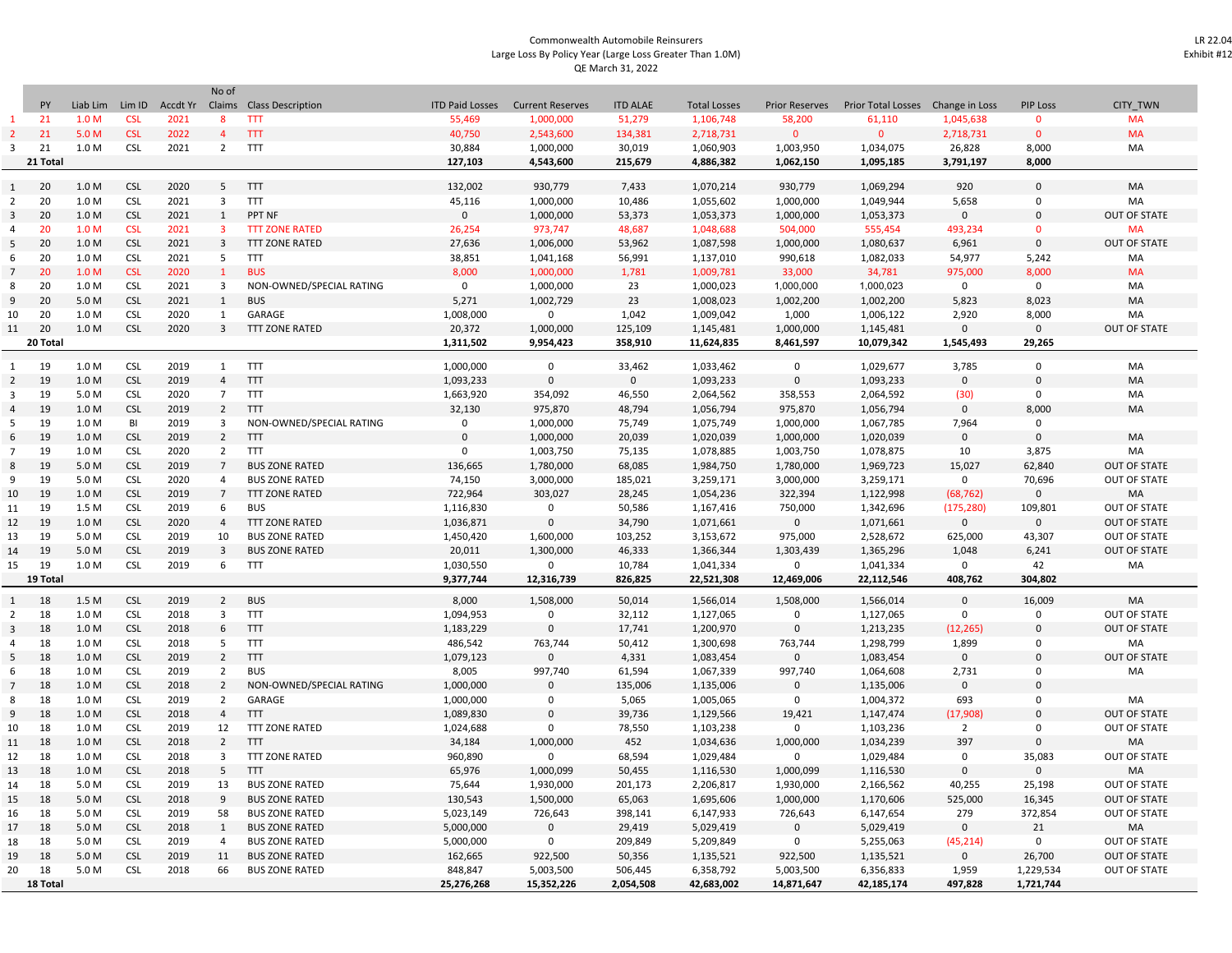#### Commonwealth Automobile Reinsurers Large Loss By Policy Year (Large Loss Greater Than 1.0M) QE March 31, 2022

| $\mathbf{1}$   | 17       | 1.0 M | <b>CSL</b>               | 2017         | 8                       | <b>TTT</b>               | 1,136,433              | 0                        | 3,762            | 1,140,195              | $\mathbf 0$         | 1,140,195              | $\Omega$      | 4,100                 | MA                  |
|----------------|----------|-------|--------------------------|--------------|-------------------------|--------------------------|------------------------|--------------------------|------------------|------------------------|---------------------|------------------------|---------------|-----------------------|---------------------|
| 2              | 17       | 1.0 M | <b>CSL</b>               | 2018         | 3                       | TTT                      | 1,002,713              | 0                        | 78,737           | 1,081,450              | 0                   | 1,081,450              | 0             | 2,783                 | MA                  |
| $\overline{3}$ | 17       | 5.0 M | <b>CSL</b>               | 2017         | $\overline{4}$          | <b>BUS ZONE RATED</b>    | 11,460                 | 3,015,000                | 30,767           | 3,057,227              | 3,015,000           | 3,057,227              | $\Omega$      | 0                     | <b>OUT OF STATE</b> |
|                | 17       | 1.0 M | <b>CSL</b>               | 2017         | $\mathbf{1}$            | NON-OWNED/SPECIAL RATING | 1,000,000              | 0                        | 3,456            | 1,003,456              | 0                   | 1,003,456              | 0             | $\mathsf 0$           | <b>OUT OF STATE</b> |
| 5              | 17       | 1.0 M | <b>CSL</b>               | 2017         | $\overline{2}$          | <b>BUS</b>               | 1,020,493              | 0                        | 1,692            | 1,022,185              | $\mathbf 0$         | 1,022,185              | $\Omega$      | $\mathbf 0$           | MA                  |
| 6              | 17       | 1.0 M | <b>CSL</b>               | 2018         | $\overline{2}$          | TTT                      | 0                      | 1,003,501                | 200,125          | 1,203,626              | 1,003,501           | 1,203,626              | 0             | 3,625                 | MA                  |
| 7              | 17       | 1.0 M | <b>CSL</b>               | 2018         | $\overline{2}$          | <b>TTT</b>               | 1,009,645              | 0                        | 2,366            | 1,012,011              | $\mathbf 0$         | 1,012,011              | $\Omega$      | $\mathsf 0$           | MA                  |
| 8              | 17       | 1.0 M | <b>CSL</b>               | 2017         | $\mathbf{1}$            | <b>TTT</b>               | 23,867                 | 984,133                  | 200,000          | 1,208,000              | 1,000,000           | 1,208,000              | $\Omega$      | 8,000                 | MA                  |
| 9              | 17       | 1.0 M | <b>CSL</b>               | 2018         | $\overline{2}$          | <b>TTT</b>               | 3,922                  | 1,000,000                | 125,000          | 1,128,922              | 1,000,000           | 1,128,922              | $\Omega$      | $\mathbf 0$           | <b>OUT OF STATE</b> |
|                | 17 Total |       |                          |              |                         |                          | 5,208,533              | 6,002,634                | 645,905          | 11,857,072             | 6,018,501           | 11,857,072             | 0             | 18,508                |                     |
|                |          |       |                          |              |                         |                          |                        |                          |                  |                        |                     |                        |               |                       |                     |
| 1              | 16       | 1.0 M | <b>CSL</b>               | 2017         | 3                       | <b>GARAGES</b>           | 1,008,000              | 0                        | 27,655           | 1,035,655              | 500,000             | 1,035,654              | 1<br>$\Omega$ | 8,000                 | <b>OUT OF STATE</b> |
| $\overline{2}$ | 16       | 5.0 M | <b>CSL</b>               | 2016         | $\mathbf{1}$            | <b>BUS</b>               | 5,000,000              | 0                        | 51,479           | 5,051,479              | 0                   | 5,051,479              |               | $\mathbf 0$           | <b>OUT OF STATE</b> |
| 3              | 16       | 1.0 M | <b>CSL</b>               | 2017         | $\overline{2}$          | NON-OWNED/SPECIAL RATING | 1,000,000              | 0                        | 17               | 1,000,017              | 0                   | 1,000,017              | 0             | $\mathbf 0$           | OUT OF STATE        |
| 4              | 16       | 1.0 M | <b>CSL</b>               | 2016         | $\mathbf{1}$            | <b>BUS</b>               | 1,007,000              | 0                        | 118,457          | 1,125,457              | $\mathbf 0$         | 1,125,457              | $\Omega$      | 2,000                 | MA                  |
| 5              | 16       | 5.0 M | <b>CSL</b>               | 2017         | 23                      | <b>BUS</b>               | 507,816                | 5,565,810                | 419,188          | 6,492,814              | 5,565,810           | 6,492,809              | 5             | 72,935                | OUT OF STATE        |
| 6              | 16       | 5.0 M | <b>CSL</b>               | 2017         | $\overline{2}$          | <b>BUS</b>               | 3,550,031              | 0                        | 78,378           | 3,628,409              | $\mathbf 0$         | 3,628,409              | $\Omega$      | 50,337                | <b>OUT OF STATE</b> |
| 7              | 16       | 1.0 M | <b>CSL</b>               | 2016         | $\overline{2}$          | NON-OWNED/SPECIAL RATING | 999,999                | 0                        | 39,530           | 1,039,529              | 0                   | 1,039,529              | $\Omega$      | 0                     | OUT OF STATE        |
| 8              | 16       | 5.0 M | <b>CSL</b>               | 2016         | $\mathbf{1}$            | <b>BUS</b>               | 3,250,000              | 0                        | 384,547          | 3,634,547              | $\mathbf 0$         | 3,634,547              | $\Omega$      | $\mathsf{O}\xspace$   | MA                  |
| 9              | 16       | 1.0 M | <b>CSL</b>               | 2016         | $\overline{2}$          | NON-OWNED/SPECIAL RATING | 1,000,000              | 0                        | 45               | 1,000,045              | 0                   | 1,000,045              | 0             | 0                     |                     |
| 10             | 16       | 1.0 M | <b>CSL</b>               | 2016         | 10                      | <b>TTT</b>               | 1,013,500              | 0                        | 52,275           | 1,065,775              | $\mathbf 0$         | 1,065,775              | $\Omega$      | $\mathbf 0$           | MA                  |
| 11             | 16       | 1.0 M | <b>CSL</b>               | 2016         | $\mathbf{1}$            | PPT FLEET                | 50,000                 | 1,000,000                | 150,493          | 1,200,493              | 1,000,000           | 1,200,493              | 0             | 50,025                | OUT OF STATE        |
| 12             | 16       | 1.0 M | <b>CSL</b>               | 2017         | $\overline{4}$          | <b>TTT</b>               | 994,060                | 0                        | 9,918            | 1,003,978              | 0                   | 1,003,978              | $\Omega$      | 0                     | MA                  |
| 13             | 16       | 1.0 M | <b>CSL</b>               | 2016         | 4                       | NON-OWNED/SPECIAL RATING | 1,000,000              | 0                        | 109,214          | 1,109,214              | 0                   | 1,109,214              | 0             | 0                     |                     |
| 14             | 16       | 5.0 M | <b>CSL</b>               | 2017         | 12                      | <b>BUS ZONE RATED</b>    | 1,366,396              | 366,494                  | 212,601          | 1,945,491              | 366,494             | 1,945,491              | $\Omega$      | 46,964                | <b>OUT OF STATE</b> |
| 15             | 16       | 1.0 M | <b>CSL</b>               | 2017         | 17                      | GARAGES                  | 1,010,100              | 800,542                  | 480,815          | 2,291,457              | 800,542             | 2,291,457              | $\Omega$      | $\mathbf 0$           | MA                  |
| 16             | 16       | 1.5 M | <b>CSL</b>               | 2016         | $\overline{4}$          | <b>BUS</b>               | 1,497,944              | 0                        | 57,951           | 1,555,895              | $\mathbf 0$         | 1,555,895              | $\Omega$      | 39,509                | <b>OUT OF STATE</b> |
| 17             | 16       | 1.0 M | <b>CSL</b>               | 2017         | 15                      | GARAGES                  | 1,000,000              | 812,599                  | 1,500            | 1,814,099              | 812,599             | 1,814,099              | $\Omega$      | 0                     | MA                  |
| 18             | 16       | 1.0 M | <b>CSL</b>               | 2017         | 30                      | <b>TTT</b>               | 64,074                 | 950,545                  | 229,600          | 1,244,219              | 955,545             | 1,242,656              | 1,563         | $\mathbf 0$           | OUT OF STATE        |
|                |          |       |                          |              |                         |                          |                        |                          |                  |                        |                     |                        |               |                       |                     |
|                | 16 Total |       |                          |              |                         |                          | 25,318,920             | 9,495,990                | 2,423,663        | 37,238,573             | 10,000,990          | 37,237,004             | 1,569         | 269,770               |                     |
|                |          |       |                          |              |                         |                          |                        |                          |                  |                        |                     |                        |               |                       |                     |
| 1              | 15       | 1.0 M | <b>CSL</b>               | 2016         | 2                       | <b>TTT</b>               | 1,016,000              | 0                        | 12,957           | 1,028,957              | 0                   | 1,028,957              | 0             | 16,000                | MA                  |
| $\overline{2}$ | 15       | 5.0 M | <b>CSL</b>               | 2016         | 71                      | <b>BUS ZONE RATED</b>    | 5,560,777              | 0                        | 863,961          | 6,424,738              | $\mathbf 0$         | 6,419,738              | 5,000         | 322,339               | <b>OUT OF STATE</b> |
| 3              | 15       | 1.0 M | <b>CSL</b>               | 2016         | 3                       | TTT                      | 999,999                | 0                        | 86,581           | 1,086,580              | 0                   | 1,086,580              | 0             | 0                     | OUT OF STATE        |
|                | 15       | 5.0 M | <b>CSL</b>               | 2016         | 31                      | NON-OWNED/SPECIAL RATING | 5,000,000              | 0                        | 150,000          | 5,150,000              | $\Omega$            | 5,150,000              | $\Omega$      | $\mathbf 0$           | <b>OUT OF STATE</b> |
| 5              | 15       | 5.0 M | <b>CSL</b>               | 2016         | 4                       | NON-OWNED/SPECIAL RATING | 1,842,823              | 0                        | 146,584          | 1,989,407              | 0                   | 1,989,407              | 0             | 0                     | MA                  |
| 6              | 15       | 1.0 M | <b>CSL</b>               | 2016         | $\overline{2}$          | <b>TTT</b>               | 1,000,000              | 0                        | 40,716           | 1,040,716              | $\mathbf 0$         | 1,039,931              | 785           | $\mathbf 0$           | <b>OUT OF STATE</b> |
| 7              | 15       | 1.0 M | <b>CSL</b>               | 2016         | 3                       | <b>TTT ZONE RATED</b>    | 1,001,356              | 0                        | 172,598          | 1,173,954              | 0                   | 1,173,954              | 0             | 0                     | OUT OF STATE        |
| 8              | 15       | 1.0 M | <b>CSL</b>               | 2015         | 3                       | <b>BUS</b>               | 1,015,095              | 0                        | 489              | 1,015,584              | $\mathbf 0$         | 1,015,584              | $\Omega$      | 6,380                 | MA                  |
| 9              | 15       | 5.0 M | <b>CSL</b>               | 2016         | 14                      | <b>BUS ZONE RATED</b>    | 2,769,996              | 150,000                  | 319,852          | 3,239,848              | 150,000             | 3,239,848              | $\Omega$      | 55,845                | OUT OF STATE        |
|                | 15 Tota  |       |                          |              |                         |                          | 20,206,046             | 150,000                  | 1,793,738        | 22,149,784             | 150,000             | 22,143,999             | 5,785         | 400,564               |                     |
|                |          |       |                          |              |                         |                          |                        |                          |                  |                        |                     |                        |               |                       |                     |
| $\mathbf{1}$   | 14       | 1.0 M | <b>CSL</b>               | 2015         | 8                       | <b>GARAGES</b>           | $\mathbf 0$            | 1,000,000                | 1,047,038        | 2,047,038              | 1,000,000           | 1,817,036              | 230,002       | $\mathbf 0$           | <b>OUT OF STATE</b> |
| 2              | 14       | 1.0 M | <b>CSL</b>               | 2014         | 4                       | TTT                      | 1,027,733              | 0                        | 56,146           | 1,083,879              | 0                   | 1,083,879              | $\Omega$      | $\mathbf 0$           | OUT OF STATE        |
| 3              | 14       | 1.0 M | <b>CSL</b>               | 2015         | $\overline{2}$          | NON-OWNED/SPECIAL RATING | 1,000,000              | $\Omega$                 | $\mathsf 0$      | 1,000,000              | $\Omega$            | 1,000,000              | $\Omega$      | $\mathbf 0$           | MA                  |
|                | 14       | 1.0 M | <b>CSL</b>               | 2014         | 4                       | TTT                      | 1,000,000              | 0                        | 77,176           | 1,077,176              | 0                   | 1,077,176              | $\Omega$      | 0                     | MA                  |
| 5              | 14       | 1.0 M | BI                       | 2015         | 3                       | PPT NF                   | 1,065,335              | $\Omega$                 | 3,315            | 1,068,650              | $\mathbf 0$         | 1,068,650              | $\Omega$      | 22,362                | MA                  |
| 6              | 14       | 1.0 M | <b>CSL</b>               | 2014         | 6                       | <b>BUS</b>               | 427,435                | 587,760                  | 145,071          | 1,160,266              | 587,760             | 1,154,303              | 5,963         | 5,891                 | MA                  |
| $7^{\circ}$    | 14       | 1.5 M | <b>CSL</b>               | 2015         | 6                       | <b>BUS ZONE RATED</b>    | 1,672,346              | 0                        | 47,698           | 1,720,044              | 0                   | 1,720,044              | $\Omega$      | 167,172               | OUT OF STATE        |
| 8              | 14       | 1.0 M | <b>CSL</b>               | 2014         | 4                       | NON-OWNED/SPECIAL RATING | 938,211                | 0                        | 295,018          | 1,233,229              | $\mathbf 0$         | 1,233,229              | $\Omega$      | 0                     | <b>OUT OF STATE</b> |
|                | 14 Total |       |                          |              |                         |                          | 7,131,060              | 1,587,760                | 1,671,462        | 10,390,282             | 1,587,760           | 10,154,317             | 235,965       | 195,425               |                     |
| $\mathbf{1}$   | 13       | 5.0 M | <b>CSL</b>               | 2013         | $2^{\circ}$             | <b>BUS</b>               | 1,764,710              | 0                        | 66,058           | 1,830,768              | $\mathsf{O}$        | 1,830,768              | $\mathbf 0$   | $\mathbf 0$           | OUT OF STATE        |
| $\overline{2}$ | 13       | 1.0 M | <b>CSL</b>               | 2013         | $\overline{2}$          | NON-OWNED/SPECIAL RATING | 1,000,000              | 0                        | 26,833           | 1,026,833              | 0                   | 1,026,833              | 0             | 0                     | OUT OF STATE        |
| $\mathbf{3}$   | 13       | 1.0 M | <b>CSL</b>               | 2014         | 3                       | <b>TTT ZONE RATED</b>    | 750,000                | $\mathsf{O}$             | 252,213          | 1,002,213              | $\mathsf 0$         | 1,002,213              | 0             | $\mathsf 0$           | OUT OF STATE        |
| 4              | 13       | 5.0 M | <b>CSL</b>               | 2014         | 15                      | <b>BUS ZONE RATED</b>    | 3,390,188              | 0                        | 302,760          | 3,692,948              | 0                   | 3,693,193              | (245)         | 231,197               | OUT OF STATE        |
| 5              | 13       | 5.0 M | <b>CSL</b>               | 2014         | $\overline{\mathbf{3}}$ | <b>BUS ZONE RATED</b>    | 1,432,188              | $\mathsf{O}\xspace$      | 75,117           | 1,507,305              | $\mathsf{O}\xspace$ | 1,507,305              | 0             | $\mathbf 0$           | <b>OUT OF STATE</b> |
| 6              | 13       | 5.0 M |                          |              | $\overline{2}$          | <b>BUS</b>               | 1,217,136              |                          |                  |                        | 0                   | 1,269,710              | 0             | $\mathbf{0}$          | OUT OF STATE        |
| $\overline{7}$ | 13       | 5.0 M | <b>CSL</b><br><b>CSL</b> | 2014<br>2014 | $\mathbf{1}$            | NON-OWNED/SPECIAL RATING |                        | 0<br>$\mathsf{O}$        | 52,574           | 1,269,710              | $\mathsf{O}\xspace$ |                        | $\mathbf 0$   |                       |                     |
|                |          | 1.0 M |                          |              | 1                       | NON-OWNED/SPECIAL RATING | 2,508,000              |                          | 23,224           | 2,531,224              | 0                   | 2,531,224              | 0             | 8,000<br>$\mathbf{0}$ | MA                  |
| 8<br>9         | 13<br>13 | 1.5 M | <b>CSL</b><br><b>CSL</b> | 2014<br>2014 | 17                      | <b>BUS ZONE RATED</b>    | 1,000,000<br>1,521,226 | 0<br>$\mathsf{O}\xspace$ | 25,432<br>11,697 | 1,025,432<br>1,532,923 | $\mathsf{O}\xspace$ | 1,025,432<br>1,532,923 | 0             | 22,359                | OUT OF STATE        |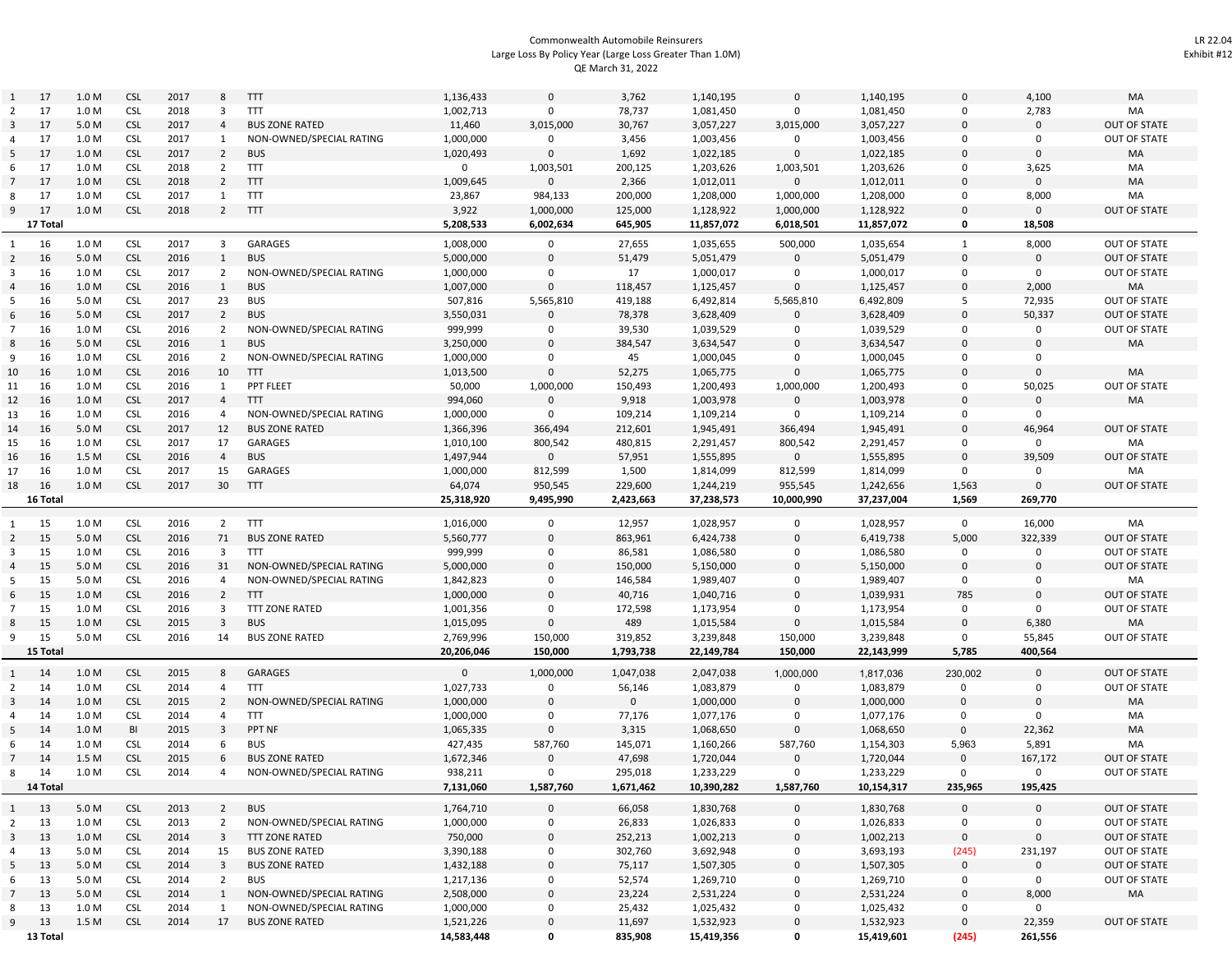# **Commonwealth Automobile Reinsurers Large Loss by Policy Year Change by Quarter Data Reported through March, 2022**

<span id="page-9-0"></span>

|                  | <b>Summary of Losses Over 1.0 Million</b>       |                                                       |                      |                      |             |
|------------------|-------------------------------------------------|-------------------------------------------------------|----------------------|----------------------|-------------|
| <b>Policy</b>    |                                                 | <b>Current</b>                                        | <b>Current</b>       | Prior                | Change      |
| Year             | # Policies                                      | <b>Reserves</b>                                       | <b>Incurred Loss</b> | <b>Incurred Loss</b> | in Loss     |
| 2021             | 3                                               | 4,543,600                                             | 4,886,382            | 1,095,185            | 3,791,197   |
| 2020             | 11                                              | 9,954,423                                             | 11,624,835           | 10,079,342           | 1,545,493   |
| 2019             | 15                                              | 12,316,739                                            | 22,521,308           | 22,112,546           | 408,762     |
| 2018             | 20                                              | 15,352,226                                            | 42,683,002           | 42,185,174           | 497,828     |
| 2017             | 9                                               | 6,002,634                                             | 11,857,072           | 11,857,072           | $\mathbf 0$ |
| 2016             | 18                                              | 9,495,990                                             | 37,238,573           | 37,237,004           | 1,569       |
| 2015             | 9                                               | 150,000                                               | 22,149,784           | 22,143,999           | 5,785       |
| 2014             | $\,8\,$                                         | 1,587,760                                             | 10,390,282           | 10,154,317           | 235,965     |
| 2013             | 9                                               | $\pmb{0}$                                             | 15,419,356           | 15,419,601           | (245)       |
| <b>Subtotal</b>  | 102                                             | 59,403,372                                            | 178,770,594          | 172,284,240          | 6,486,354   |
|                  |                                                 | Losses that went under 1.0 Million (Remain on Report) |                      |                      |             |
| <b>Policy</b>    |                                                 | <b>Current</b>                                        | <b>Current</b>       | Prior                | Change      |
| Year             | # Policies                                      | <b>Reserves</b>                                       | <b>Incurred Loss</b> | <b>Incurred Loss</b> | in Loss     |
| <b>Subtotal</b>  | 0                                               | 0                                                     | 0                    | 0                    | 0           |
| <b>Total All</b> | 102                                             | 59,403,372                                            | 178,770,594          | 172,284,240          | 6,486,354   |
|                  | New to Report: Incurred Losses Over 1.0 Million |                                                       |                      |                      |             |
| <b>Policy</b>    |                                                 | <b>Current</b>                                        | <b>Current</b>       | Prior                | Change      |
| Year             | # Policies                                      | <b>Reserves</b>                                       | <b>Incurred Loss</b> | <b>Incurred Loss</b> | in Loss     |
| 2021             | $\overline{2}$                                  | 3,543,600                                             | 3,825,479            | 61,110               | 3,764,369   |
| 2020             | $\sqrt{2}$                                      | 1,973,747                                             | 2,058,469            | 590,235              | 1,468,234   |
| <b>Subtotal</b>  | 4                                               | 5,517,347                                             | 5,883,948            | 651,345              | 5,232,603   |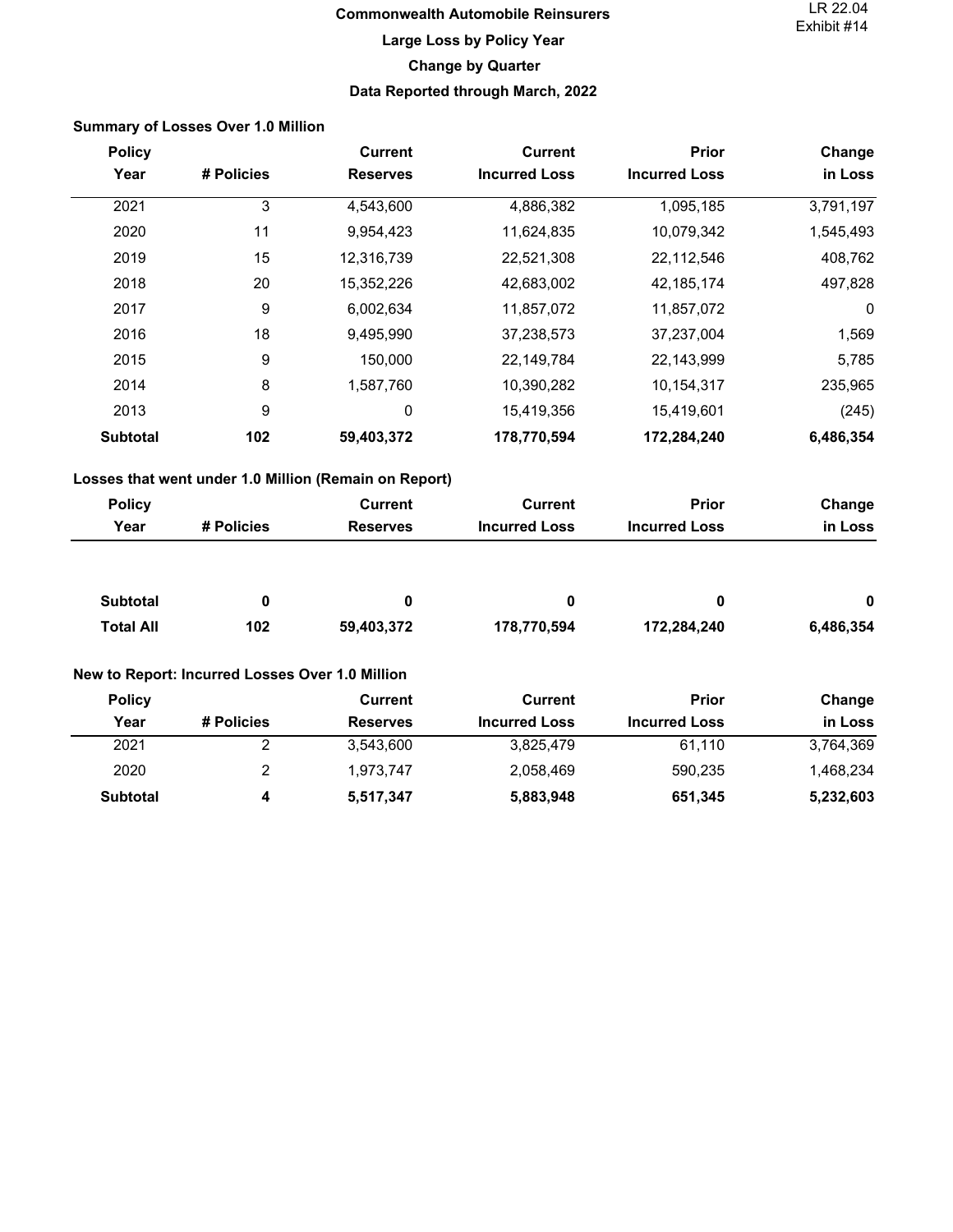<span id="page-10-0"></span>Page 1 of 1

### **Large Loss Notification Summary**

### March, 2022 Loss Reserving Committee Meeting

### **Large Loss Notifications By Policy Year**

|                                         | <b>Notification</b> | <b>Policy</b> | <b>Accident</b> |                   |                          |                          | <b>Estimated \$</b>                       |             |              |              | <b>Stat Reported</b> | <b>Estimate to</b> | <b>Prior to Curr</b>  |
|-----------------------------------------|---------------------|---------------|-----------------|-------------------|--------------------------|--------------------------|-------------------------------------------|-------------|--------------|--------------|----------------------|--------------------|-----------------------|
| 坓                                       | <b>Date</b>         | Year          | Year/Qtr        | <b>Liab Limit</b> | <b>Class Description</b> | $\underline{\mathbf{B}}$ | <b>PDL</b>                                | PIP         | <b>Total</b> | <b>State</b> | <b>Total</b>         | <b>Current Qtr</b> | <b>Qtr Reported L</b> |
| <b>Prior Quarter Loss Notifications</b> |                     |               |                 |                   |                          |                          |                                           |             |              |              |                      |                    |                       |
| $\mathbf{1}$                            | 2/4/2022            | 2021          | 20221           | \$1,000,000       | <b>TTT</b>               | 500,000                  | 0                                         | 0           | 500,000      | <b>CT</b>    | 70,051               | 429,949            | 70,051                |
| 2                                       | 1/25/2022           | 2021          | 20214           | \$1,000,000       | <b>TTT</b>               | 900,000                  | 100,000                                   | $\mathbf 0$ | 1,000,000    | MA           | 1,106,748            | (106, 748)         | 1,045,638             |
|                                         | 3 12/20/2021        | 2020          | 20214           | \$5,000,000       | ZR TTT                   | 1,000,000                | 0                                         | 8,000       | 1,008,000    | MA           | 1,008,023            | (23)               | 5,823                 |
|                                         | 4 1/27/2022         | 2020          | 20204           | \$1,000,000       |                          | 1,000,000                | 0                                         | 0           | 1,000,000    | MA           | 1,009,781            | (9,781)            | 975,000               |
|                                         | 5 12/17/2021        | 2020          | 20204           | \$1,000,000       | <b>TTT</b>               | 750,000                  | 0                                         | 0           | 750,000      | MA           | 998,779              | (248, 779)         | 188,494               |
|                                         | 6 12/30/2021        | 2019          | 20191           | 250/500           |                          | 275,000                  | 2,000                                     | 5,000       | 282,000      | MA           | 268,198              | 13,802             | 281                   |
|                                         | 7 12/17/2021        | 2018          | 20192           | \$1,000,000       | ZR TTT                   | 750,000                  | 64,309                                    | 0           | 814,309      | <b>NJ</b>    | 603,716              | 210,593            | 4,102                 |
|                                         |                     |               |                 |                   |                          |                          | <b>Current Quarter Loss Notifications</b> |             |              |              |                      |                    |                       |
| 8                                       | 4/7/2022            | 2021          | 20221           | \$1,000,000       | ZR Bus                   | 250,000                  | 0                                         | 0           | 250,000      | MA           | $\Omega$             | 0                  | $\mathbf 0$           |
| 9.                                      | 4/7/2022            | 2021          | 20221           | \$1,000,000       | ZR TTT                   | 600,000                  | 25,000                                    | 0           | 625,000      | FL           | 883,283              | (258, 283)         | 883,283               |
| 10                                      | 3/11/2022           | 2021          | 20221           | \$5,000,000       | <b>TTT</b>               | 2,500,000                | 25,000                                    | 0           | 2,525,000    | MA           | 2,718,731            | (193, 731)         | 2,718,731             |
| 11                                      | 4/7/2022            | 2019          | 20202           | \$1,000,000       | <b>TTT</b>               | 500,000                  | 0                                         | 14,000      | 514,000      | VA           | 112,930              | 401,070            | $\mathbf 0$           |
| 12                                      | 4/21/2022           | 2017          | 20172           | \$300,000         |                          | 297,000                  | 3,000                                     | 0           | 300,000      | MA           | 57,719               | 242,281            | 7,803                 |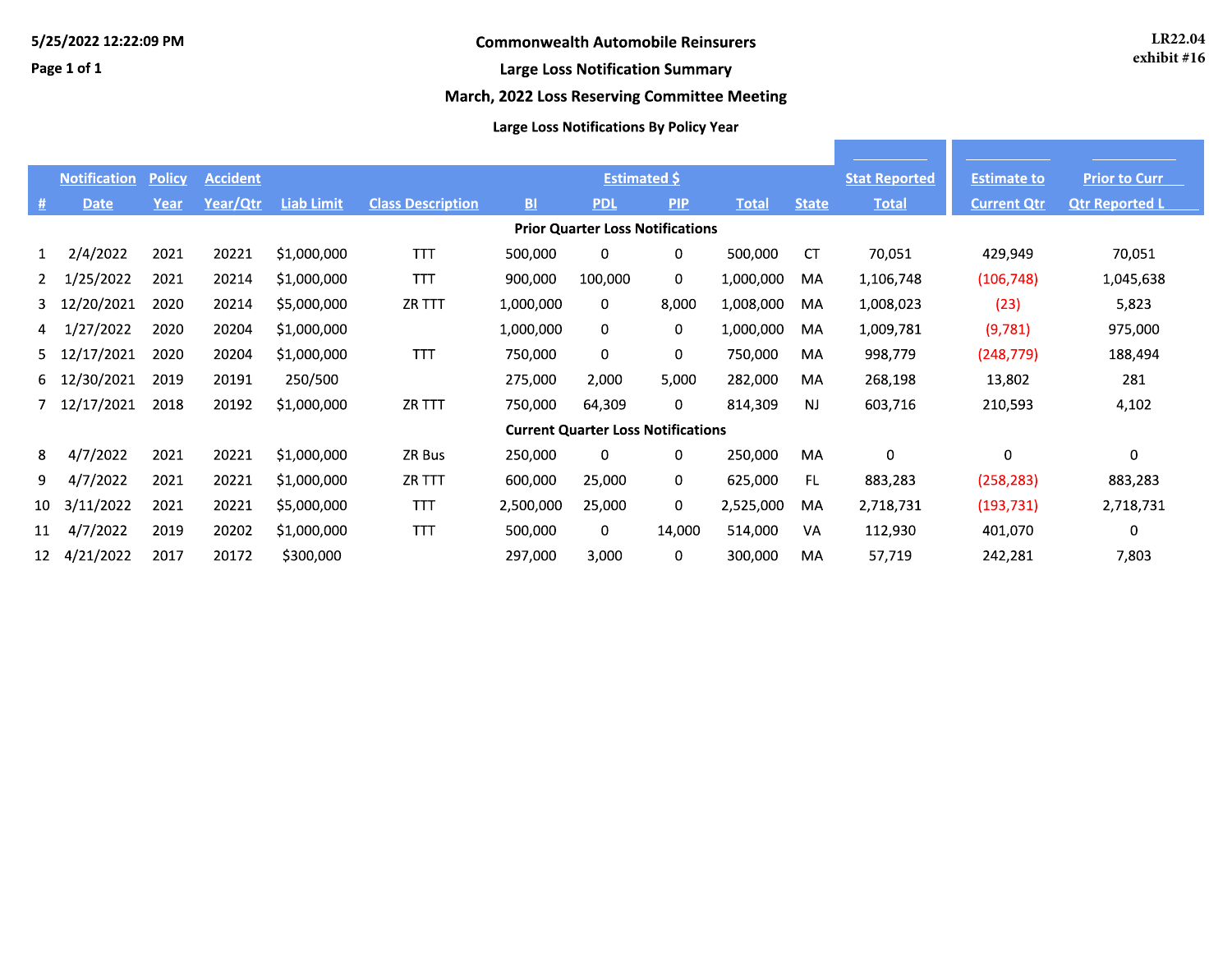<span id="page-11-0"></span>Page 1 of 10 Quarter Ending: March 31, 2022 6/1/2022 6/1/2022 6/1/2022 1:39:17 PM CAR DOCKET # LR 22.05

EXHIBIT # 36

|                         | A.O. Bodily Injury |         |             | A.O. No Fault |         | A.O. Property Damage | A.O. Liability |         |
|-------------------------|--------------------|---------|-------------|---------------|---------|----------------------|----------------|---------|
|                         | AY 2022            | AY 2021 | AY 2022     | AY 2021       | AY 2022 | AY 2021              | AY 2022        | AY 2021 |
|                         |                    |         |             |               |         |                      |                |         |
| <b>Ultimate Loss</b>    | 20,544             | 64,770  | 532         | 1,945         | 7,030   | 25,545               | 28,106         | 92,260  |
| Distrib Q-1             | 20,544             | 15,127  | 532         | 484           | 7,030   | 4,811                |                |         |
| from Q-2                | 0                  | 15,596  | 0           | 437           | 0       | 6,270                |                |         |
| Avg. of Q-3             | 0                  | 15,578  | 0           | 562           | 0       | 7,958                |                |         |
| Pd/Inc. Q-4             | 0                  | 18,469  | 0           | 462           | 0       | 6,506                |                |         |
| Total                   | 20,544             | 64,770  | 532         | 1,945         | 7,030   | 25,545               |                |         |
| Alternate Distribution: |                    |         |             |               |         |                      |                |         |
| $Q-1$                   | 0                  | 0       | 0           | 0             | 0       | 0                    |                |         |
| $Q-2$                   | 0                  | 0       | 0           | 0             | 0       | 0                    |                |         |
| $Q-3$                   | 0                  | 0       | 0           | 0             | 0       | 0                    |                |         |
| $Q-4$                   | 0                  | 0       | 0           | $\mathbf 0$   | 0       | 0                    |                |         |
| Total                   | 0                  | 0       | $\mathbf 0$ | $\mathbf 0$   | 0       | $\,0\,$              |                |         |
| AY IBNR Q-1             | 13,277             | 6,000   | 46          | (35)          | 2,523   | 477                  | 15,846         | 6,442   |
| $Q-2$                   | 0                  | 6,436   | 0           | (70)          | 0       | 499                  | 0              | 6,865   |
| $Q-3$                   | 0                  | 6,951   | 0           | (149)         | 0       | 371                  | 0              | 7,173   |
| $Q-4$                   | 0                  | 8,920   | 0           | (132)         | 0       | 1,023                | 0              | 9,811   |
| Total                   | 13,277             | 28,307  | 46          | (386)         | 2,523   | 2,370                | 15,846         | 30,291  |
|                         |                    |         |             |               |         |                      |                |         |
| CY Earn Prem            | 21,892             | 86,939  | 818         | 3,364         | 11,702  | 46,431               | 34,412         | 136,734 |
| AY Loss Ratio           | 0.938              | 0.745   | 0.650       | 0.578         | 0.601   | 0.550                | 0.817          | 0.675   |
| Prior Ratio             | N/A                | 0.750   | N/A         | 0.600         | N/A     | 0.560                | N/A            | 0.682   |
| AY LR w/Rat Dev         | 0.000              | 0.000   | 0.000       | 0.000         | 0.000   | 0.000                | 0.000          | 0.000   |
| Prior AY LR w/Rat Dev   | N/A                | 0.000   | N/A         | 0.000         | N/A     | 0.000                | N/A            | 0.000   |
| P.Y. IBNR               | PY 2022            | PY 2021 | PY 2022     | PY 2021       | PY 2022 | PY 2021              | PY 2022        | PY 2021 |
| $Q-1$                   | 1,863              | 12,278  | 6           | 35            | 354     | 2,238                | 2,223          | 14,551  |
| $Q-2$                   | 0                  | 2,509   | 0           | (27)          | 0       | 195                  | 0              | 2,677   |
| $Q-3$                   | 0                  | 4,382   | 0           | (94)          | 0       | 234                  | 0              | 4,522   |
| $Q-4$                   | 0                  | 7,739   | 0           | (115)         | 0       | 888                  | 0              | 8,512   |
| Total                   | 1,863              | 26,908  | 6           | (201)         | 354     | 3,555                | 2,223          | 30,262  |
| Shifted Amount          | 1,000              | 1,500   | 50          | (100)         | 100     | (700)                | 1,150          | 700     |
| Final PY IBNR           | 2,863              | 28,408  | 56          | (301)         | 454     | 2,855                | 3,373          | 30,962  |
|                         | PY 2022            | PY 2021 | PY 2022     | PY 2021       | PY 2022 | PY 2021              | PY 2022        | PY 2021 |
| PY Earn Prem            | 3,109              | 63,791  | 104         | 2,353         | 1,597   | 33,875               | 4,810          | 100,019 |
| PY Pd + OS Loss         | 257                | 21,981  | 23          | 1,584         | 566     | 15,856               | 846            | 39,421  |
| PY PD/OS/IBNR           | 3,120              | 50,389  | 79          | 1,283         | 1,020   | 18,711               | 4,219          | 70,383  |
| PY Loss Ratio           | 1.004              | 0.790   | 0.760       | 0.545         | 0.639   | 0.552                | 0.877          | 0.704   |
| Prior PY Loss Ratio     | N/A                | 0.756   | N/A         | 0.557         | N/A     | 0.546                | N/A            | 0.680   |
| PY LR w/ RatDev         | 0.000              | 0.000   | 0.000       | 0.000         | 0.000   | 0.000                | 0.000          | 0.000   |
| Prior PY LR w/ RatDev   | N/A                | 0.000   | N/A         | 0.000         | N/A     | 0.000                | N/A            | 0.000   |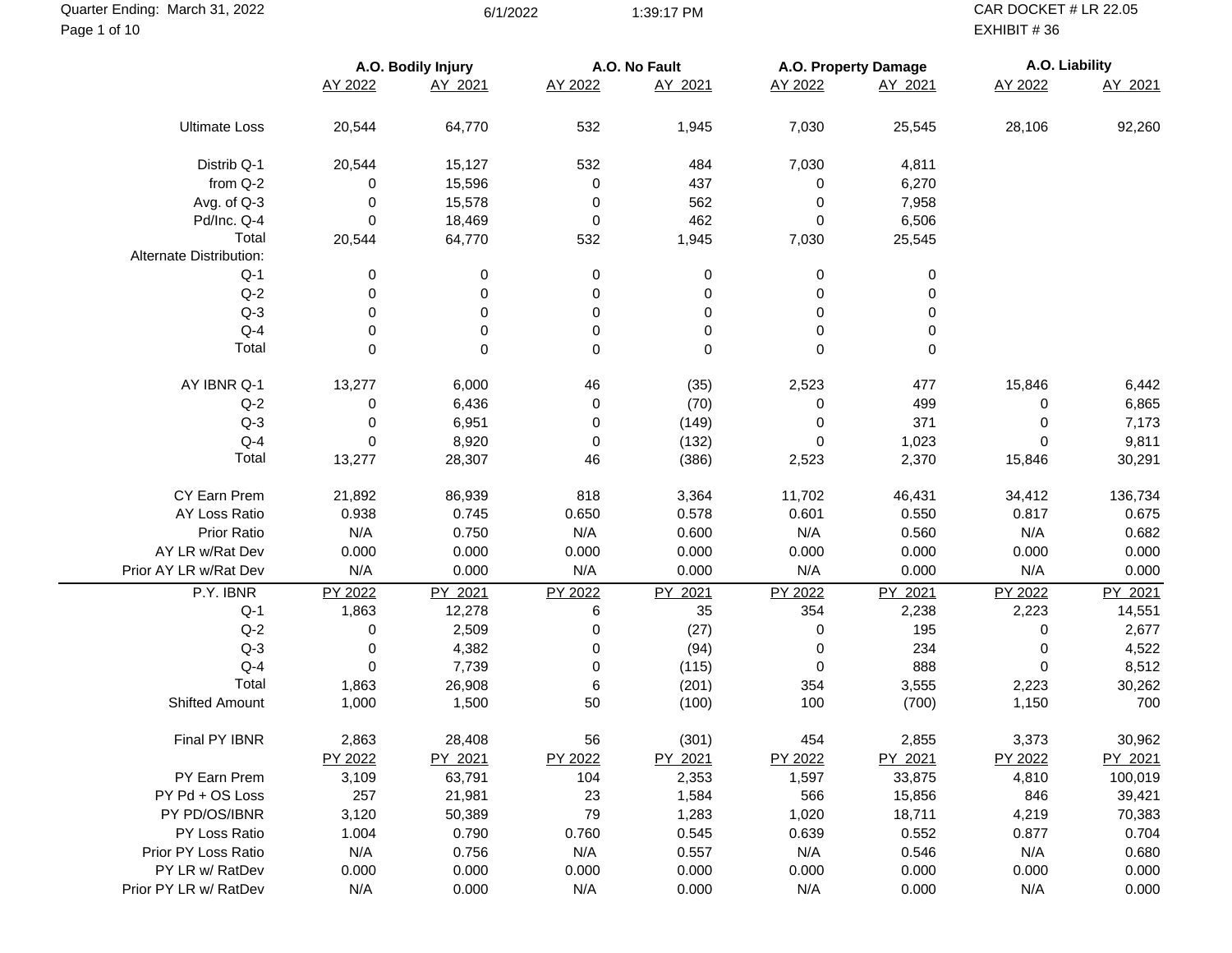| Quarter Ending: March 31, 2022<br>Page 2 of 10 |             | 6/1/2022       |                  | 1:39:17 PM         |           |                      | CAR DOCKET # LR 22.05<br>EXHIBIT #36 |         |  |
|------------------------------------------------|-------------|----------------|------------------|--------------------|-----------|----------------------|--------------------------------------|---------|--|
|                                                |             | A.O. Collision |                  | A.O. Comprehensive |           | A.O. Physical Damage | <b>Total All Other</b>               |         |  |
|                                                | AY 2022     | AY 2021        | AY 2022          | AY 2021            | AY 2022   | AY 2021              | AY 2022                              | AY 2021 |  |
| <b>Ultimate Loss</b>                           | 5,375       | 20,783         | 1,946            | 6,329              | 7,321     | 27,112               | 35,427                               | 119,372 |  |
| Distrib Q-1                                    | 5,375       | 4,699          | 1,946            | 1,356              |           |                      |                                      |         |  |
| from Q-2                                       | 0           | 4,662          | 0                | 1,712              |           |                      |                                      |         |  |
| Avg. of Q-3                                    | 0           | 5,725          | 0                | 1,540              |           |                      |                                      |         |  |
| Pd/Inc. Q-4                                    | 0           | 5,697          | 0                | 1,721              |           |                      |                                      |         |  |
| Total                                          | 5,375       | 20,783         | 1,946            | 6,329              |           |                      |                                      |         |  |
| Alternate Distribution:                        |             |                |                  |                    |           |                      |                                      |         |  |
| $Q-1$                                          | 0           | 0              | 0                | 0                  |           |                      |                                      |         |  |
| $Q-2$                                          | 0           | 0              | 0                | 0                  |           |                      |                                      |         |  |
| $Q-3$                                          | 0           | 0              | 0                | 0                  |           |                      |                                      |         |  |
| $Q-4$                                          | 0           | 0              | 0                | 0                  |           |                      |                                      |         |  |
| Total                                          | $\mathbf 0$ | 0              | $\boldsymbol{0}$ | 0                  |           |                      |                                      |         |  |
|                                                |             |                |                  |                    |           |                      |                                      |         |  |
| AY IBNR Q-1                                    | 1,577       | 21             | 856              | 11                 | 2,433     | 32                   | 18,279                               | 6,474   |  |
| $Q-2$                                          | 0           | (77)           | 0                | 25                 | 0         | (52)                 | 0                                    | 6,813   |  |
| $Q-3$                                          | 0           | (252)          | 0                | 46                 | 0         | (206)                | 0                                    | 6,967   |  |
| $Q-4$                                          | 0           | (363)          | 0                | 162                | 0         | (201)                | 0                                    | 9,610   |  |
| Total                                          | 1,577       | (671)          | 856              | 244                | 2,433     | (427)                | 18,279                               | 29,864  |  |
| CY Earn Prem                                   | 8,959       | 34,638         | 2,627            | 10,241             | 11,586    | 44,879               | 45,998                               | 181,613 |  |
| AY Loss Ratio                                  | 0.600       | 0.600          | 0.741            | 0.618              | 0.632     | 0.604                | 0.770                                | 0.657   |  |
| Prior Ratio                                    | N/A         | 0.600          | N/A              | 0.600              | N/A       | 0.600                | N/A                                  | 0.662   |  |
| AY LR w/Rat Dev                                | 0.000       | 0.000          | 0.000            | 0.000              | 0.000     | 0.000                | 0.000                                | 0.000   |  |
|                                                |             |                |                  |                    |           |                      |                                      |         |  |
| Prior AY LR w/Rat Dev                          | N/A         | 0.000          | N/A              | 0.000              | N/A       | 0.000                | N/A                                  | 0.000   |  |
| P.Y. IBNR                                      | PY 2022     | PY 2021        | PY 2022          | PY 2021            | PY 2022   | PY 2021              | PY 2022                              | PY 2021 |  |
| $Q-1$                                          | 221         | 1,359          | 120              | 738                | 341       | 2,097                | 2,564                                | 16,648  |  |
| $Q-2$                                          | 0           | (30)           | 0                | 10                 | 0         | (20)                 | 0                                    | 2,657   |  |
| $Q-3$                                          | 0           | (159)          | 0                | 29                 | 0         | (130)                | 0                                    | 4,392   |  |
| $Q-4$                                          | $\mathbf 0$ | (315)          | 0                | 141                | $\pmb{0}$ | (174)                | 0                                    | 8,338   |  |
| Total                                          | 221         | 855            | 120              | 918                | 341       | 1,773                | 2,564                                | 32,035  |  |
| Shifted Amount                                 | 400         | 0              | 200              | (200)              | 600       | (200)                | 1,750                                | 500     |  |
| Final PY IBNR                                  | 621         | 855            | 320              | 718                | 941       | 1,573                | 4,314                                | 32,535  |  |
|                                                | PY 2022     | PY 2021        | PY 2022          | PY 2021            | PY 2022   | PY 2021              | PY 2022                              | PY 2021 |  |
| PY Earn Prem                                   | 1,270       | 25,701         | 375              | 7,507              | 1,645     | 33,208               | 6,455                                | 133,227 |  |
| PY Pd + OS Loss                                | 262         | 14,995         | 50               | 4,215              | 312       | 19,210               | 1,158                                | 58,631  |  |
| PY PD/OS/IBNR                                  | 883         | 15,850         | 370              | 4,933              | 1,253     | 20,783               | 5,472                                | 91,166  |  |
| PY Loss Ratio                                  | 0.695       | 0.617          | 0.987            | 0.657              | 0.762     | 0.626                | 0.848                                | 0.684   |  |
| Prior PY Loss Ratio                            | N/A         | 0.614          | N/A              | 0.612              | N/A       | 0.614                | N/A                                  | 0.664   |  |
| PY LR w/ RatDev                                | 0.000       | 0.000          | 0.000            | 0.000              | 0.000     | 0.000                | 0.000                                | 0.000   |  |
| Prior PY LR w/ RatDev                          | N/A         | 0.000          | N/A              | 0.000              | N/A       | 0.000                | N/A                                  | 0.000   |  |
|                                                |             |                |                  |                    |           |                      |                                      |         |  |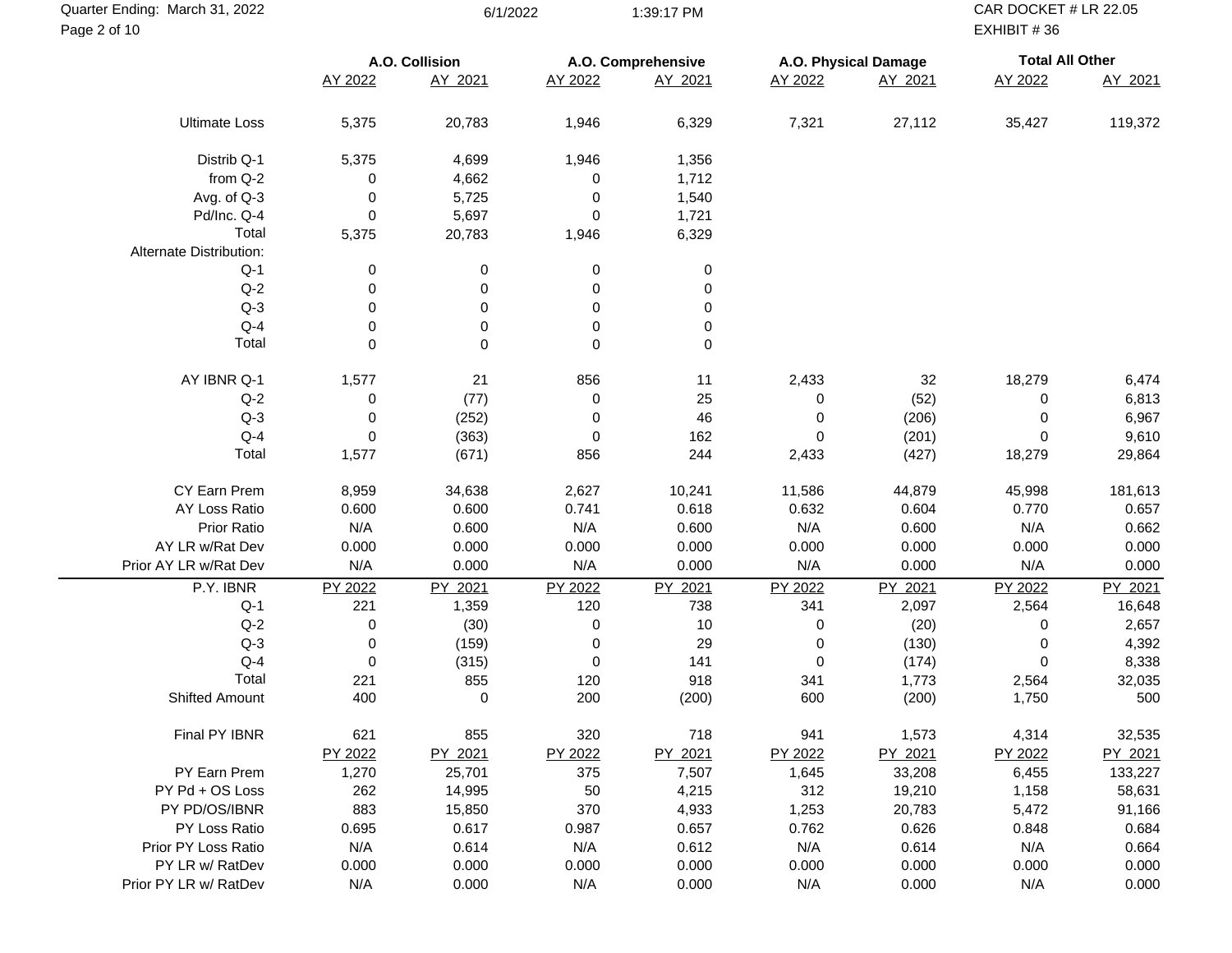Page 3 of 10 Quarter Ending: March 31, 2022 6/1/2022 6/1/2022 6/1/2022 1:39:17 PM CAR DOCKET # LR 22.05

EXHIBIT # 36

|                         | A.O. Bodily Injury |             |             | A.O. No Fault |             | A.O. Property Damage | A.O. Liability |         |  |
|-------------------------|--------------------|-------------|-------------|---------------|-------------|----------------------|----------------|---------|--|
|                         | AY 2020            | AY 2019     | AY 2020     | AY 2019       | AY 2020     | AY 2019              | AY 2020        | AY 2019 |  |
| <b>Ultimate Loss</b>    | 58,728             | 95,823      | 1,670       | 3,842         | 24,323      | 36,040               | 84,721         | 135,705 |  |
| Distrib Q-1             | 15,787             | 22,243      | 542         | 1,233         | 7,504       | 9,410                |                |         |  |
| from Q-2                | 13,086             | 18,899      | 311         | 807           | 5,882       | 8,248                |                |         |  |
| Avg. of Q-3             | 16,232             | 36,431      | 441         | 996           | 5,559       | 9,306                |                |         |  |
| Pd/Inc. Q-4             | 13,623             | 18,250      | 376         | 806           | 5,378       | 9,076                |                |         |  |
| Total                   | 58,728             | 95,823      | 1,670       | 3,842         | 24,323      | 36,040               |                |         |  |
| Alternate Distribution: |                    |             |             |               |             |                      |                |         |  |
| $Q-1$                   | 0                  | 0           | 0           | 0             | 0           | $\pmb{0}$            |                |         |  |
| $Q-2$                   | 0                  | 0           | 0           | 0             | 0           | $\pmb{0}$            |                |         |  |
| $Q-3$                   | 0                  | 0           | 0           | 0             | 0           | $\,0\,$              |                |         |  |
| $Q - 4$                 | 0                  | 0           | 0           | 0             | 0           | $\,0\,$              |                |         |  |
| Total                   | $\mathbf 0$        | $\mathbf 0$ | $\mathbf 0$ | $\mathbf 0$   | $\mathbf 0$ | $\mathbf 0$          |                |         |  |
| AY IBNR Q-1             | 2,007              | 2,486       | (41)        | 7             | 40          | 104                  | 2,006          | 2,597   |  |
| $Q-2$                   | 4,038              | 1,027       | (27)        | (21)          | (416)       | (14)                 | 3,595          | 992     |  |
| $Q-3$                   | 4,523              | 2,285       | (61)        | (39)          | 115         | (72)                 | 4,577          | 2,174   |  |
| $Q-4$                   | 3,932              | 1,119       | (67)        | (48)          | 132         | (364)                | 3,997          | 707     |  |
| Total                   | 14,500             | 6,917       | (196)       | (101)         | (129)       | (346)                | 14,175         | 6,470   |  |
| CY Earn Prem            | 81,566             | 92,501      | 4,048       | 5,187         | 44,955      | 50,575               | 130,569        | 148,263 |  |
| AY Loss Ratio           | 0.720              | 1.036       | 0.413       | 0.741         | 0.541       | 0.713                | 0.649          | 0.915   |  |
| Prior Ratio             | 0.725              | 1.042       | 0.408       | 0.732         | 0.545       | 0.711                | 0.653          | 0.918   |  |
| AY LR w/Rat Dev         | 0.000              | 0.000       | 0.000       | 0.000         | 0.000       | 0.000                | 0.000          | 0.000   |  |
| Prior AY LR w/Rat Dev   | 0.000              | 0.000       | 0.000       | 0.000         | 0.000       | 0.000                | 0.000          | 0.000   |  |
| P.Y. IBNR               | PY 2020            | PY 2019     | PY 2020     | PY 2019       | PY 2020     | PY 2019              | PY 2020        | PY 2019 |  |
| $Q-1$                   | 5,386              | 2,067       | (35)        | (35)          | 413         | 48                   | 5,764          | 2,080   |  |
| $Q-2$                   | 5,396              | 2,952       | (53)        | (25)          | 153         | (270)                | 5,496          | 2,657   |  |
| $Q-3$                   | 5,389              | 3,152       | (93)        | (48)          | 209         | (3)                  | 5,505          | 3,101   |  |
| $Q-4$                   | 4,575              | 1,499       | (75)        | (50)          | 249         | (295)                | 4,749          | 1,154   |  |
| Total                   | 20,746             | 9,670       | (256)       | (158)         | 1,024       | (520)                | 21,514         | 8,992   |  |
| Shifted Amount          | (3,500)            | 500         | (150)       | 375           | (750)       | 1,000                | (4,400)        | 1,875   |  |
| Final PY IBNR           | 17,246             | 10,170      | (406)       | 217           | 274         | 480                  | 17,114         | 10,867  |  |
|                         | PY 2020            | PY 2019     | PY 2020     | PY 2019       | PY 2020     | PY 2019              | PY 2020        | PY 2019 |  |
| PY Earn Prem            | 81,272             | 88,367      | 3,480       | 4,711         | 44,425      | 48,491               | 129,177        | 141,569 |  |
| PY Pd + OS Loss         | 44,153             | 64,049      | 2,120       | 2,744         | 22,040      | 33,002               | 68,313         | 99,795  |  |
| PY PD/OS/IBNR           | 61,399             | 74,219      | 1,714       | 2,961         | 22,314      | 33,482               | 85,427         | 110,662 |  |
| PY Loss Ratio           | 0.755              | 0.840       | 0.493       | 0.629         | 0.502       | 0.690                | 0.661          | 0.782   |  |
| Prior PY Loss Ratio     | 0.741              | 0.862       | 0.487       | 0.625         | 0.506       | 0.693                | 0.653          | 0.796   |  |
| PY LR w/ RatDev         | 0.000              | 0.000       | 0.000       | 0.000         | 0.000       | 0.000                | 0.000          | 0.000   |  |
| Prior PY LR w/ RatDev   | 0.000              | 0.000       | 0.000       | 0.000         | 0.000       | 0.000                | 0.000          | 0.000   |  |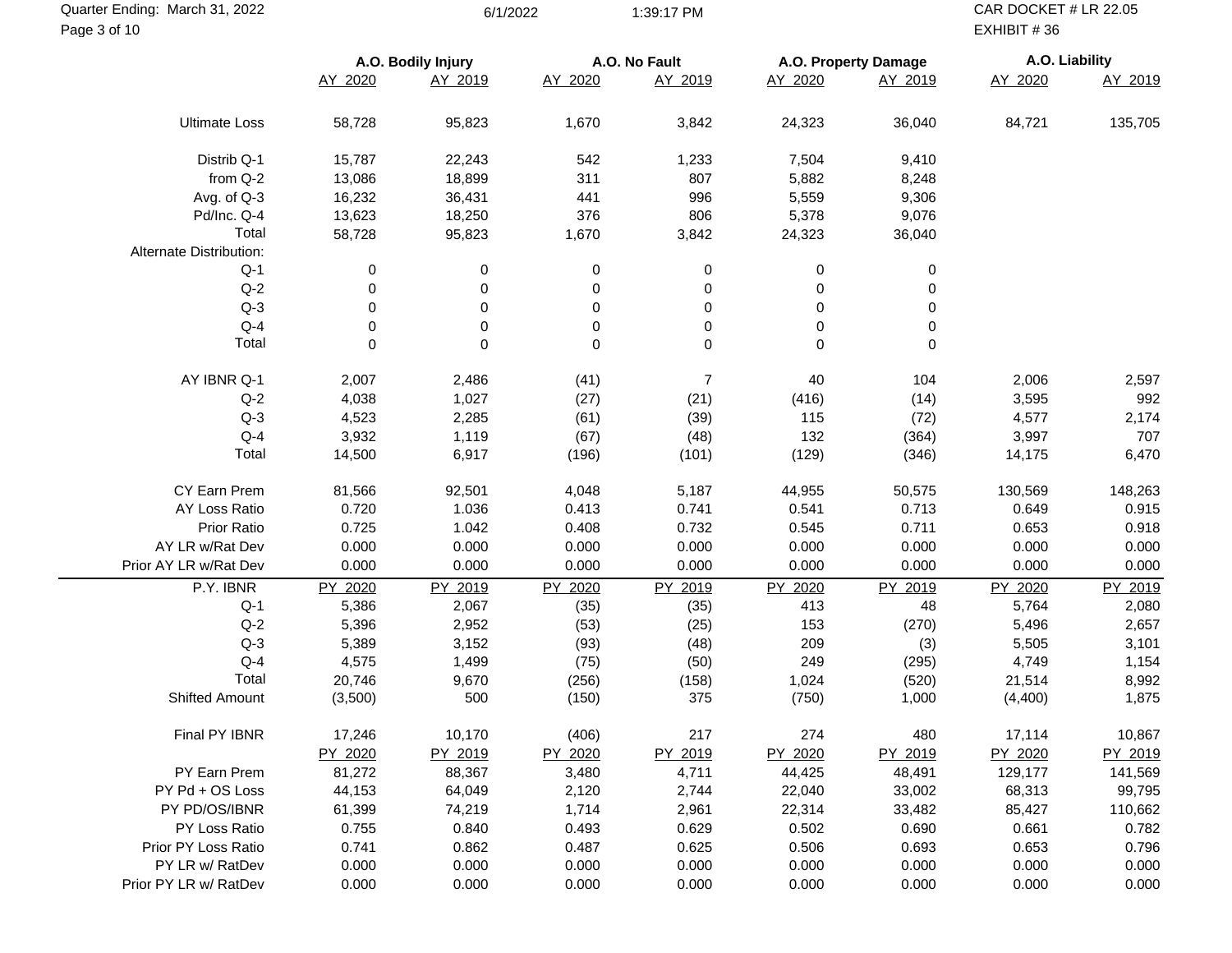**A.O. Collision A.O. Comprehensive A.O. Physical Damage Total All Other** AY 2020 AY 2019 AY 2020 AY 2019 AY 2020 AY 2019 AY 2020 AY 2019 Ultimate Loss 18,068 26,303 6,112 7,669 24,180 33,972 108,901 169,677 Distrib Q-1 5,568 6,457 1,707 2,345 from Q-2 3,875 7,008 1,670 1,790 Avg. of Q-3 4,089 5,767 1,267 1,883 Pd/Inc. Q-4 4,536 7,071 1,468 1,651 Total 18,068 26,303 6,112 7,669 Alternate Distribution: Q-1 0 0 0 0 0 Q-2 0 0 0 0 0 Q-3 0 0 0 0 0 Q-4 0 0 0 0 0 Total 0 0 0 0 AY IBNR Q-1 (39) (6) 8 2 (31) (4) 1,975 2,593 Q-2 (31) (14) 10 4 (21) (10) 3,574 982 Q-3 (45) (17) 8 8 (37) (9) 4,540 2,165 Q-4 (83) (28) 9 8 (74) (20) 3,923 687 Total (198) (65) 35 22 (163) (43) 14,012 6,427 CY Earn Prem 34,631 36,991 10,825 12,872 45,456 49,863 176,025 198,126 AY Loss Ratio 0.522 0.711 0.565 0.596 0.532 0.681 0.619 0.856 Prior Ratio 0.519 0.711 0.564 0.597 0.530 0.681 0.621 0.859 AY LR w/Rat Dev 0.000 0.000 0.000 0.000 0.000 0.000 0.000 0.000 Prior AY LR w/Rat Dev 0.000 0.000 0.000 0.000 0.000 0.000 0.000 0.000 0.000 0.000 P.Y. IBNR <u>PY 2020</u> <u>PY 2019</u> <u>PY 2020</u> <u>PY 2019</u> <u>PY 2019</u> <u>PY 2019</u> <u>PY 2019</u> Q-1 13 (35) 10 7 23 (28) 5,787 2,052 Q-2 (58) (25) 19 7 (39) (18) 5,457 2,639 Q-3 (121) (28) 22 8 (99) (20) 5,406 3,081 Q-4 (120) (35) 29 8 (91) (27) 4,658 1,127 Total (286) (123) 80 30 (206) (93) 21,308 8,899 Shifted Amount (400) 0 0 0 (400) 0 (4,800) 1,875 Final PY IBNR (686) (123) 80 30 (606) (93) 16,508 10,774 PY 2020 PY 2019 PY 2020 PY 2019 PY 2020 PY 2019 PY 2020 PY 2019 PY Earn Prem 33,291 36,822 10,162 11,893 43,453 48,715 172,630 190,284 PY Pd + OS Loss 18,917 22,474 5,872 6,493 24,789 28,967 93,102 128,762 PY PD/OS/IBNR 18,231 22,351 5,952 6,523 24,183 28,874 109,610 139,536 PY Loss Ratio 0.548 0.607 0.586 0.548 0.557 0.593 0.635 0.733 Prior PY Loss Ratio 0.545 0.614 0.581 0.550 0.554 0.598 0.628 0.745 PY LR w/ RatDev 0.000 0.000 0.000 0.000 0.000 0.000 0.000 Prior PY LR w/ RatDev 0.000 0.000 0.000 0.000 0.000 0.000 0.000 0.000 0.000 0.000 Page 4 of 10 EXHIBIT # 36

Quarter Ending: March 31, 2022 6/1/2022 6/1/2022 6/1/2022 6/1/2021 6/1/2022 CAR DOCKET # LR 22.05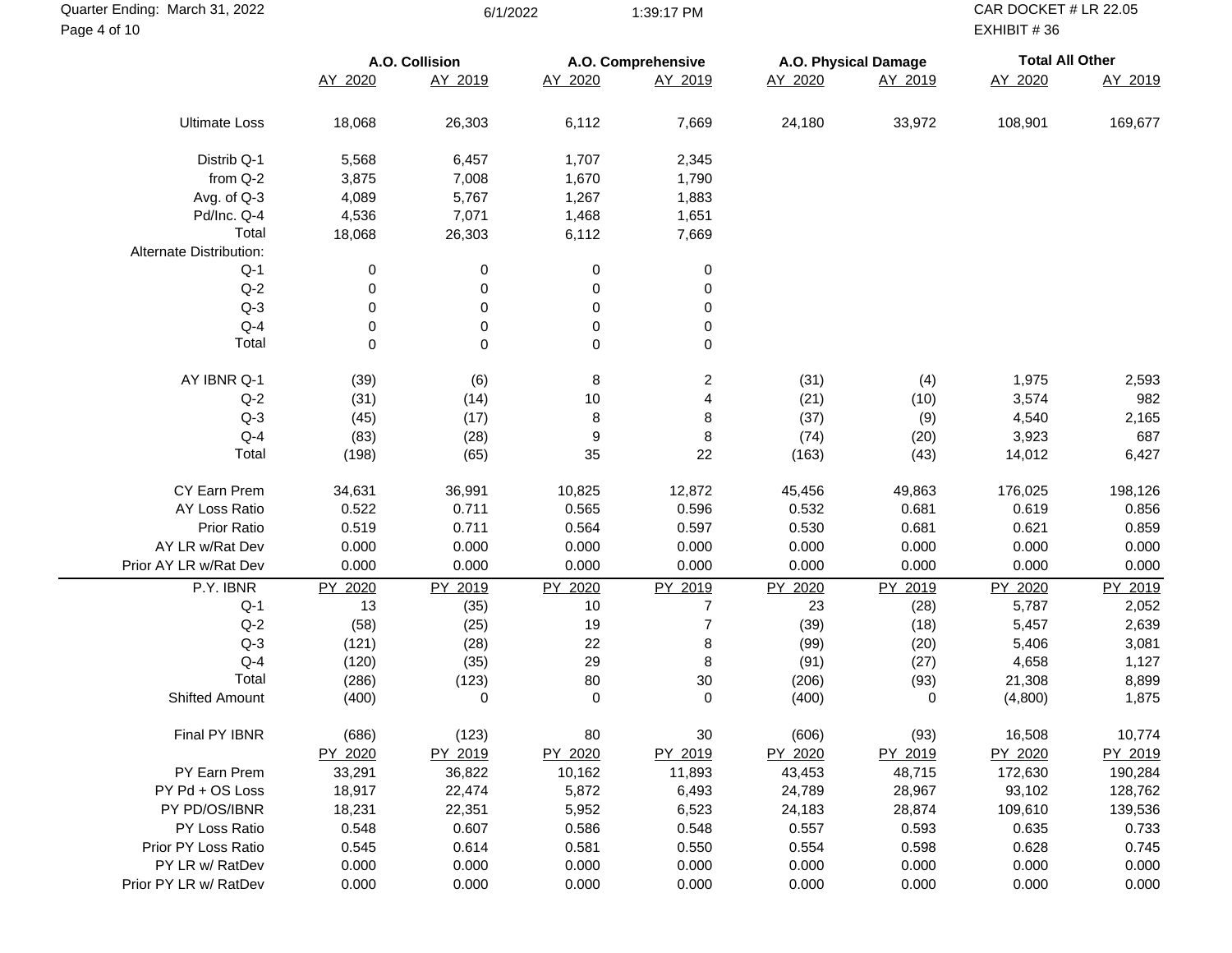**A.O. Bodily Injury A.O. No Fault A.O. Property Damage A.O. Liability** AY 2018 AY 2017 AY 2018 AY 2017 AY 2018 AY 2017 AY 2018 AY 2017 Ultimate Loss 82,607 81,199 5,400 4,665 35,777 36,201 123,784 122,065 Distrib Q-1 16,908 22,970 787 1,170 8,459 8,813 from Q-2 19,358 16,277 2,211 1,248 8,713 8,669 Avg. of Q-3 19,188 23,906 1,146 1,131 8,131 9,882 Pd/Inc. Q-4 27,153 18,046 1,256 1,116 10,474 8,837 Total 82,607 81,199 5,400 4,665 35,777 36,201 Alternate Distribution: Q-1 0 0 0 0 0 0 0 Q-2 0 0 0 0 0 0 0 Q-3 0 0 0 0 0 0 0 Q-4 0 0 0 0 0 0 0 Total 0 0 0 0 0 0 AY IBNR Q-1 330 791 (1) 13 (10) (8) 319 796 Q-2 (511) 374 13 25 27 8 (471) 407 Q-3 1,900 (736) 4 (8) 33 (46) 1,937 (790) Q-4 1,469 (168) 5 (16) (61) 8 1,413 (176) Total 3,188 261 21 14 (11) (38) 3,198 237 CY Earn Prem 88,034 83,764 5,660 5,401 48,533 42,914 142,227 132,079 AY Loss Ratio 0.938 0.969 0.954 0.864 0.737 0.844 0.870 0.924 Prior Ratio 0.943 0.965 0.961 0.869 0.738 0.841 0.874 0.920 AY LR w/Rat Dev 0.000 0.000 0.000 0.000 0.000 0.000 0.000 0.000 Prior AY LR w/Rat Dev 0.000 0.000 0.000 0.000 0.000 0.000 0.000 0.000 0.000 0.000 P.Y. IBNR <u>PY 2018</u> <u>PY 2017</u> <u>PY 2018</u> <u>PY 2017</u> <u>PY 2017</u> <u>PY 2018</u> <u>PY 2017</u> Q-1 2,220 392 6 1 90 (10) 2,316 383 Q-2 447 (170) (8) 18 1 20 440 (132) Q-3 2,046 219 (11) (4) (5) (17) 2,030 198 Q-4 1,426 55 (3) (13) (104) (1) 1,319 41 Total 6,139 496 (16) 2 (18) (8) 6,105 490 Shifted Amount (500) 2,000 (275) 100 350 0 (425) 2,100 Final PY IBNR 5,639 2,496 (291) 102 332 (8) 5,680 2,590 PY 2018 PY 2017 PY 2018 PY 2017 PY 2018 PY 2017 PY 2018 PY 2017 PY Earn Prem 91,126 85,070 5,521 5,705 50,035 46,913 146,682 137,688 PY Pd + OS Loss 95,557 65,036 5,851 3,898 35,979 36,383 137,387 105,317 PY PD/OS/IBNR 101,196 67,532 5,560 4,000 36,311 36,375 143,067 107,907 PY Loss Ratio 1.111 0.794 1.007 0.701 0.726 0.775 0.975 0.784 Prior PY Loss Ratio 1.115 0.787 1.003 0.708 0.726 0.773 0.978 0.779 PY LR w/ RatDev 0.000 0.000 0.000 0.000 0.000 0.000 0.000 Prior PY LR w/ RatDev 0.000 0.000 0.000 0.000 0.000 0.000 0.000 0.000 0.000 0.000 Page 5 of 10 EXHIBIT # 36

Quarter Ending: March 31, 2022 **1:39:17 PM** CAR DOCKET # LR 22.05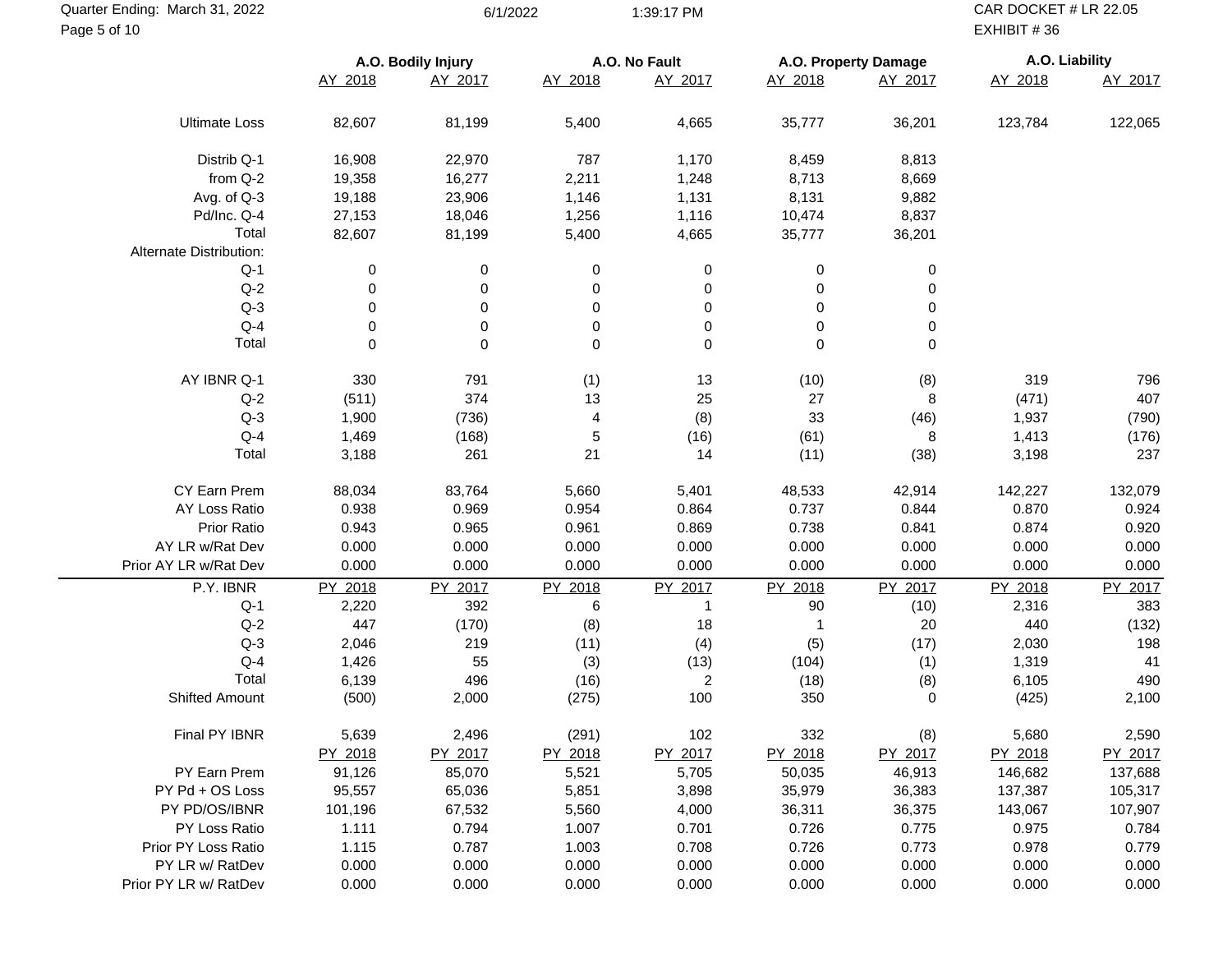| Quarter Ending: March 31, 2022<br>Page 6 of 10 |             | 6/1/2022       |          | 1:39:17 PM         |         |                      | CAR DOCKET # LR 22.05<br>EXHIBIT #36 |         |
|------------------------------------------------|-------------|----------------|----------|--------------------|---------|----------------------|--------------------------------------|---------|
|                                                |             | A.O. Collision |          | A.O. Comprehensive |         | A.O. Physical Damage | <b>Total All Other</b>               |         |
|                                                | AY 2018     | AY 2017        | AY 2018  | AY 2017            | AY 2018 | AY 2017              | AY 2018                              | AY 2017 |
| <b>Ultimate Loss</b>                           | 29,192      | 29,361         | 10,796   | 9,353              | 39,988  | 38,714               | 163,772                              | 160,779 |
| Distrib Q-1                                    | 7,984       | 7,924          | 3,114    | 2,663              |         |                      |                                      |         |
| from Q-2                                       | 6,453       | 6,026          | 1,962    | 2,039              |         |                      |                                      |         |
| Avg. of Q-3                                    | 7,048       | 7,424          | 3,161    | 2,321              |         |                      |                                      |         |
| Pd/Inc. Q-4                                    | 7,707       | 7,987          | 2,559    | 2,330              |         |                      |                                      |         |
| Total                                          | 29,192      | 29,361         | 10,796   | 9,353              |         |                      |                                      |         |
| Alternate Distribution:                        |             |                |          |                    |         |                      |                                      |         |
| $Q-1$                                          | 0           | 0              | 0        | 0                  |         |                      |                                      |         |
| $Q-2$                                          | 0           | 0              | 0        | 0                  |         |                      |                                      |         |
| $Q-3$                                          | 0           | 0              | 0        | 0                  |         |                      |                                      |         |
| $Q-4$                                          | 0           | 0              | 0        | 0                  |         |                      |                                      |         |
| Total                                          | $\mathbf 0$ | 0              | 0        | 0                  |         |                      |                                      |         |
| AY IBNR Q-1                                    | 0           | 0              | 0        | 0                  | 0       | 0                    | 319                                  | 796     |
| $Q-2$                                          | (6)         | 0              | 0        | 0                  | (6)     | 0                    | (477)                                | 407     |
| $Q-3$                                          | (7)         | 0              | 0        | 0                  | (7)     | 0                    | 1,930                                | (790)   |
| $Q-4$                                          | (8)         | 0              | 3        | 0                  | (5)     | 0                    | 1,408                                | (176)   |
| Total                                          | (21)        | 0              | 3        | 0                  | (18)    | 0                    | 3,180                                | 237     |
| CY Earn Prem                                   | 34,178      | 30,656         | 13,076   | 12,535             | 47,254  | 43,191               | 189,481                              | 175,270 |
| AY Loss Ratio                                  | 0.854       | 0.958          | 0.826    | 0.746              | 0.846   | 0.896                | 0.864                                | 0.917   |
| Prior Ratio                                    | 0.854       | 0.957          | 0.825    | 0.746              | 0.846   | 0.896                | 0.867                                | 0.914   |
| AY LR w/Rat Dev                                | 0.000       | 0.000          | 0.000    | 0.000              | 0.000   | 0.000                | 0.000                                | 0.000   |
| Prior AY LR w/Rat Dev                          | 0.000       | 0.000          | 0.000    | 0.000              | 0.000   | 0.000                | 0.000                                | 0.000   |
| P.Y. IBNR                                      | PY 2018     | PY 2017        | PY 2018  | PY 2017            | PY 2018 | PY 2017              | PY 2018                              | PY 2017 |
| $Q-1$                                          | (5)         | 0              | 2        | 0                  | (3)     | 0                    | 2,313                                | 383     |
| $Q-2$                                          | (11)        | (4)            | 3        | 0                  | (8)     | (4)                  | 432                                  | (136)   |
| $Q-3$                                          | (10)        | (3)            | 3        | 0                  | (7)     | (3)                  | 2,023                                | 195     |
| $Q - 4$                                        | (11)        | (1)            | 4        | 0                  | (7)     | (1)                  | 1,312                                | 40      |
| Total                                          | (37)        | (8)            | 12       | 0                  | (25)    | (8)                  | 6,080                                | 482     |
| Shifted Amount                                 | 0           | 0              | $\Omega$ | 0                  | 0       | 0                    | (425)                                | 2,100   |
| Final PY IBNR                                  | (37)        | (8)            | 12       | $\pmb{0}$          | (25)    | (8)                  | 5,655                                | 2,582   |
|                                                | PY 2018     | PY 2017        | PY 2018  | PY 2017            | PY 2018 | PY 2017              | PY 2018                              | PY 2017 |
| PY Earn Prem                                   | 35,909      | 32,305         | 13,367   | 12,597             | 49,276  | 44,902               | 195,958                              | 182,590 |
| PY Pd + OS Loss                                | 28,672      | 28,400         | 10,009   | 9,852              | 38,681  | 38,252               | 176,068                              | 143,569 |
| PY PD/OS/IBNR                                  | 28,635      | 28,392         | 10,021   | 9,852              | 38,656  | 38,244               | 181,723                              | 146,151 |
| PY Loss Ratio                                  | 0.797       | 0.879          | 0.750    | 0.782              | 0.784   | 0.852                | 0.927                                | 0.800   |
| Prior PY Loss Ratio                            | 0.797       | 0.879          | 0.780    | 0.750              | 0.793   | 0.843                | 0.932                                | 0.795   |
| PY LR w/ RatDev                                | 0.000       | 0.000          | 0.000    | 0.000              | 0.000   | 0.000                | 0.000                                | 0.000   |
| Prior PY LR w/ RatDev                          | 0.000       | 0.000          | 0.000    | 0.000              | 0.000   | 0.000                | 0.000                                | 0.000   |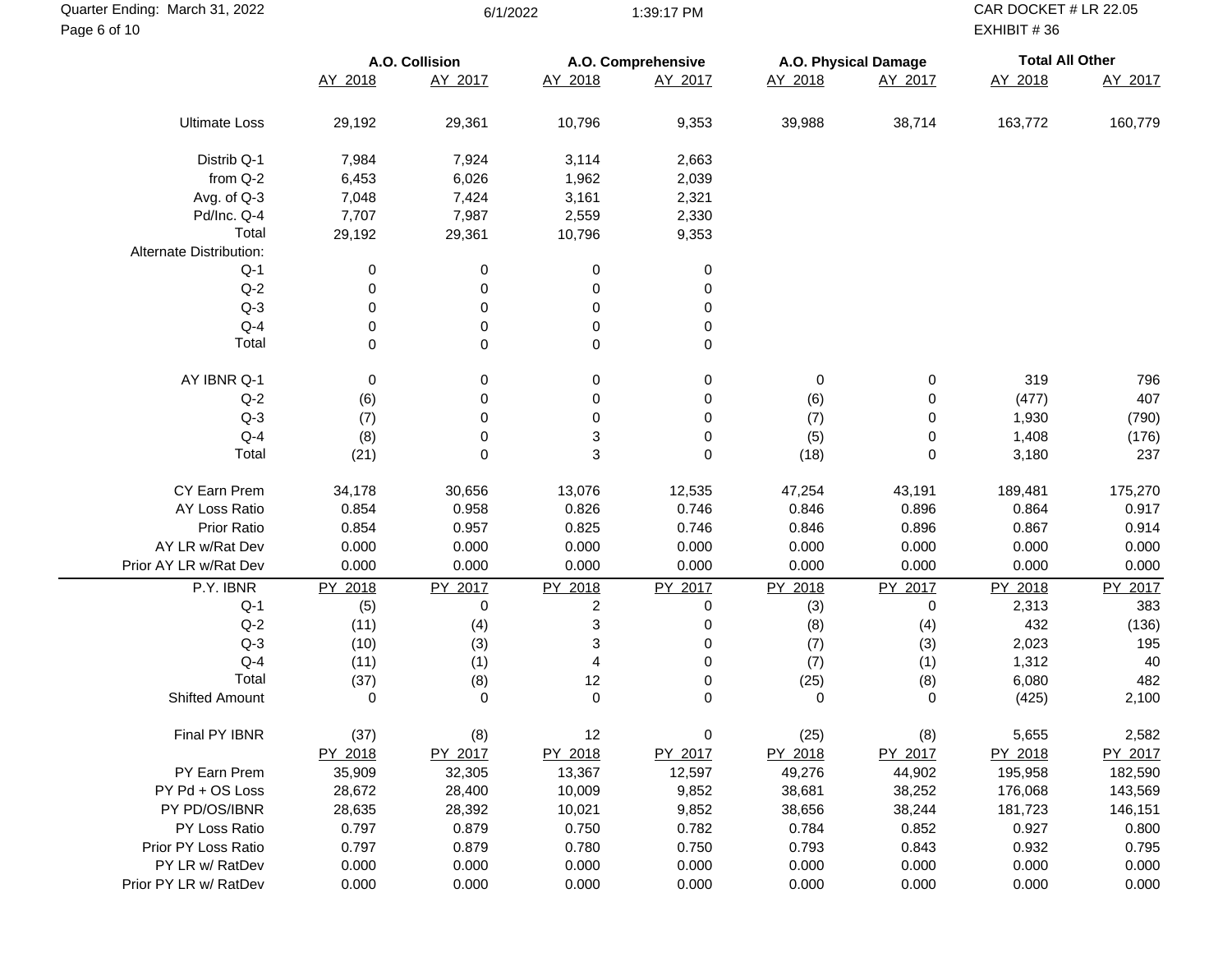**A.O. Bodily Injury A.O. No Fault A.O. Property Damage A.O. Liability** AY 2016 AY 2015 AY 2016 AY 2015 AY 2016 AY 2015 AY 2016 AY 2015 Ultimate Loss 86,931 48,562 5,419 4,044 29,865 28,704 122,215 81,310 Distrib Q-1 23,686 12,502 1,407 1,197 6,954 7,731 from Q-2 20,097 10,712 1,496 707 7,459 6,387 Avg. of Q-3 22,887 15,604 1,123 1,019 7,627 6,975 Pd/Inc. Q-4 20,261 9,744 1,393 1,121 7,825 7,611 Total 86,931 48,562 5,419 4,044 29,865 28,704 Alternate Distribution: Q-1 0 0 0 0 0 0 0 Q-2 0 0 0 0 0 0 0 Q-3 0 0 0 0 0 0 0 Q-4 0 0 0 0 0 0 0 Total 0 0 0 0 0 0 AY IBNR Q-1 515 154 1 (3) (15) 0 501 151 Q-2 (37) 238 6 1 7 0 (24) 239 Q-3 (56) (442) 0 1 7 0 (49) (441) Q-4 (315) 216 6 1 1 0 (308) 217 Total 107 166 13 0 0 0 120 166 CY Earn Prem 77,239 68,068 5,082 4,431 37,924 33,834 120,245 106,333 AY Loss Ratio 1.125 0.713 1.066 0.913 0.787 0.848 1.016 0.765 Prior Ratio 1.128 0.709 1.065 0.912 0.787 0.848 1.018 0.762 AY LR w/Rat Dev 0.000 0.000 0.000 0.000 0.000 0.000 0.000 0.000 Prior AY LR w/Rat Dev 0.000 0.000 0.000 0.000 0.000 0.000 0.000 0.000 0.000 0.000 P.Y. IBNR <u>PY 2016</u> <u>PY 2015</u> <u>PY 2016</u> <u>PY 2015</u> <u>PY 2016</u> PY 2015 PY 2015 Q-1 1,200 154 12 (3) (22) 0 1,190 151 Q-2 193 238 21 1 12 0 226 239 Q-3 (321) (442) (3) 1 (10) 0 (334) (441) Q-4 (337) 216 4 1 2 0 (331) 217 Total 735 166 34 0 (18) 0 751 166 Shifted Amount (1,000) 0 0 0 0 0 (1,000) 0 Final PY IBNR (265) 166 34 0 (18) 0 (249) 166 PY 2016 PY 2015 PY 2016 PY 2015 PY 2016 PY 2015 PY 2016 PY 2015 PY Earn Prem 82,168 73,046 5,321 4,776 39,993 35,968 127,482 113,790 PY Pd + OS Loss 92,691 63,545 5,030 4,865 33,161 29,123 130,882 97,533 PY PD/OS/IBNR 92,426 63,711 5,064 4,865 33,143 29,123 130,633 97,699 PY Loss Ratio 1.125 0.872 0.952 1.019 0.829 0.810 1.025 0.859 Prior PY Loss Ratio 1.117 0.879 0.952 1.019 0.829 0.809 1.020 0.863 PY LR w/ RatDev 0.000 0.000 0.000 0.000 0.000 0.000 0.000 Prior PY LR w/ RatDev 0.000 0.000 0.000 0.000 0.000 0.000 0.000 0.000 0.000 0.000 Page 7 of 10 EXHIBIT # 36

Quarter Ending: March 31, 2022 **1:39:17 PM** CAR DOCKET # LR 22.05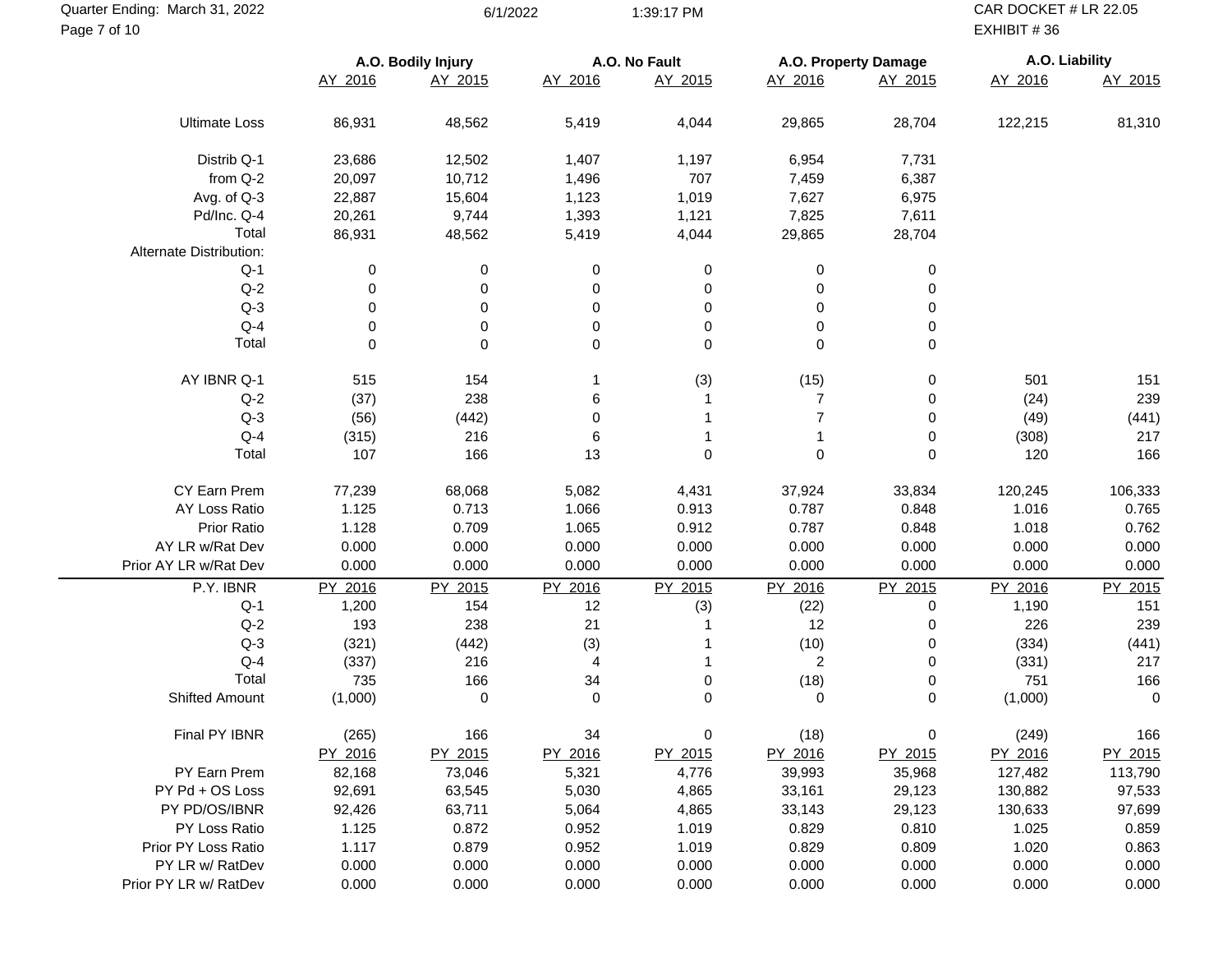| Quarter Ending: March 31, 2022<br>Page 8 of 10 |             | 6/1/2022       |         | 1:39:17 PM         |          |                      | CAR DOCKET # LR 22.05<br>EXHIBIT #36 |             |
|------------------------------------------------|-------------|----------------|---------|--------------------|----------|----------------------|--------------------------------------|-------------|
|                                                |             | A.O. Collision |         | A.O. Comprehensive |          | A.O. Physical Damage | <b>Total All Other</b>               |             |
|                                                | AY 2016     | AY 2015        | AY 2016 | AY 2015            | AY 2016  | AY 2015              | AY 2016                              | AY 2015     |
| <b>Ultimate Loss</b>                           | 25,497      | 21,551         | 8,859   | 7,921              | 34,356   | 29,472               | 156,571                              | 110,782     |
| Distrib Q-1                                    | 6,850       | 5,463          | 2,231   | 2,390              |          |                      |                                      |             |
| from Q-2                                       | 5,810       | 4,335          | 1,885   | 1,615              |          |                      |                                      |             |
| Avg. of Q-3                                    | 6,108       | 5,650          | 2,369   | 2,461              |          |                      |                                      |             |
| Pd/Inc. Q-4                                    | 6,729       | 6,103          | 2,374   | 1,455              |          |                      |                                      |             |
| Total                                          | 25,497      | 21,551         | 8,859   | 7,921              |          |                      |                                      |             |
| Alternate Distribution:                        |             |                |         |                    |          |                      |                                      |             |
| $Q-1$                                          | 0           | 0              | 0       | 0                  |          |                      |                                      |             |
| $Q-2$                                          | 0           | 0              | 0       | 0                  |          |                      |                                      |             |
| $Q-3$                                          | 0           | 0              | 0       | 0                  |          |                      |                                      |             |
| $Q-4$                                          | 0           | 0              | 0       | 0                  |          |                      |                                      |             |
| Total                                          | $\mathbf 0$ | 0              | 0       | 0                  |          |                      |                                      |             |
| AY IBNR Q-1                                    | 0           | 0              | 0       | 0                  | 0        | 0                    | 501                                  | 151         |
| $Q-2$                                          | 0           | 0              | 0       | 0                  | 0        | 0                    | (24)                                 | 239         |
| $Q-3$                                          | 0           | 0              | 0       | 0                  | 0        | 0                    | (49)                                 | (441)       |
| $Q-4$                                          | 0           | 0              | 0       | 0                  | 0        | 0                    | (308)                                | 217         |
| Total                                          | $\Omega$    | $\Omega$       | 0       | 0                  | 0        | 0                    | 120                                  | 166         |
| CY Earn Prem                                   | 28,467      | 23,793         | 11,513  | 9,940              | 39,980   | 33,733               | 160,225                              | 140,066     |
| AY Loss Ratio                                  | 0.896       | 0.906          | 0.769   | 0.797              | 0.859    | 0.874                | 0.977                                | 0.791       |
| Prior Ratio                                    | 0.896       | 0.906          | 0.768   | 0.797              | 0.859    | 0.874                | 0.978                                | 0.789       |
| AY LR w/Rat Dev                                | 0.000       | 0.000          | 0.000   | 0.000              | 0.000    | 0.000                | 0.000                                | 0.000       |
| Prior AY LR w/Rat Dev                          | 0.000       | 0.000          | 0.000   | 0.000              | 0.000    | 0.000                | 0.000                                | 0.000       |
| P.Y. IBNR                                      | PY 2016     | PY 2015        | PY 2016 | PY 2015            | PY 2016  | PY 2015              | PY 2016                              | PY 2015     |
| $Q-1$                                          | 0           | 0              | 0       | 0                  | 0        | 0                    | 1,190                                | 151         |
| $Q-2$                                          | 0           | 0              | 0       | 0                  | 0        | 0                    | 226                                  | 239         |
| $Q-3$                                          | 0           | 0              | 0       | 0                  | 0        | 0                    | (334)                                | (441)       |
| $Q-4$                                          | 0           | 0              | 0       | 0                  | 0        | 0                    | (331)                                | 217         |
| Total                                          | 0           | 0              | 0       | 0                  | 0        | 0                    | 751                                  | 166         |
| Shifted Amount                                 | $\Omega$    | $\Omega$       | 0       | 0                  | $\Omega$ | 0                    | (1,000)                              | $\mathbf 0$ |
| Final PY IBNR                                  | 0           | 0              | 0       | 0                  | 0        | $\pmb{0}$            | (249)                                | 166         |
|                                                | PY 2016     | PY 2015        | PY 2016 | PY 2015            | PY 2016  | PY 2015              | PY 2016                              | PY 2015     |
| PY Earn Prem                                   | 29,557      | 26,776         | 12,102  | 10,873             | 41,659   | 37,649               | 169,141                              | 151,439     |
| PY Pd + OS Loss                                | 27,683      | 24,802         | 9,506   | 8,240              | 37,189   | 33,042               | 168,071                              | 130,575     |
| PY PD/OS/IBNR                                  | 27,683      | 24,802         | 9,506   | 8,240              | 37,189   | 33,042               | 167,822                              | 130,741     |
| PY Loss Ratio                                  | 0.937       | 0.926          | 0.785   | 0.758              | 0.893    | 0.878                | 0.992                                | 0.863       |
| Prior PY Loss Ratio                            | 0.936       | 0.926          | 0.784   | 0.758              | 0.892    | 0.878                | 0.988                                | 0.866       |
| PY LR w/ RatDev                                | 0.000       | 0.000          | 0.000   | 0.000              | 0.000    | 0.000                | 0.000                                | 0.000       |
| Prior PY LR w/ RatDev                          | 0.000       | 0.000          | 0.000   | 0.000              | 0.000    | 0.000                | 0.000                                | 0.000       |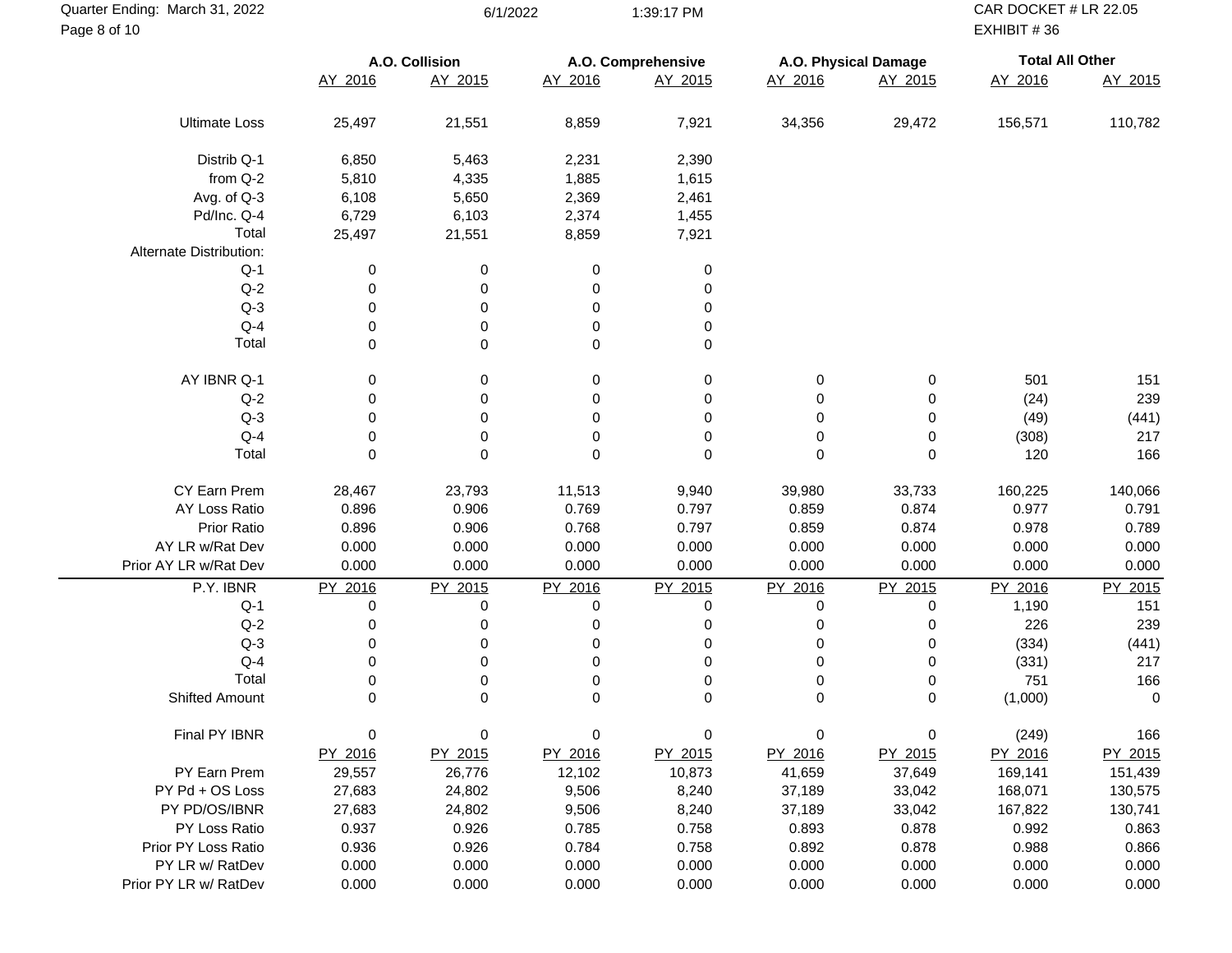**A.O. Bodily Injury A.O. No Fault A.O. Property Damage A.O. Liability** AY 2014 AY 2013 AY 2014 AY 2013 AY 2014 AY 2013 AY 2014 AY 2013 Ultimate Loss 54,204 41,968 3,716 3,082 22,634 18,190 80,554 63,240 Distrib Q-1 16,313 13,378 964 712 5,346 4,440 from Q-2 17,697 10,720 919 771 5,517 4,438 Avg. of Q-3 9,658 7,597 879 732 5,715 4,555 Pd/Inc. Q-4 10,536 10,273 954 867 6,056 4,757 Total 54,204 41,968 3,716 3,082 22,634 18,190 Alternate Distribution: Q-1 0 0 0 0 0 0 0 Q-2 0 0 0 0 0 0 0 Q-3 0 0 0 0 0 0 0 Q-4 0 0 0 0 0 0 0 Total 0 0 0 0 0 0 AY IBNR Q-1 (19) 20 0 0 0 0 (19) 20 Q-2 85 (12) 0 0 0 0 85 (12) Q-3 131 (1) (1) 0 0 0 130 (1) Q-4 (198) (7) 0 0 0 0 (198) (7) Total (1) 0 (1) 0 0 0 (2) 0 CY Earn Prem 60,262 53,753 3,783 3,010 27,818 23,572 91,863 80,335 AY Loss Ratio 0.899 0.781 0.982 1.024 0.814 0.772 0.877 0.787 Prior Ratio 0.899 0.781 0.980 1.024 0.814 0.772 0.876 0.787 AY LR w/Rat Dev 0.000 0.000 0.000 0.000 0.000 0.000 0.000 0.000 Prior AY LR w/Rat Dev 0.000 0.000 0.000 0.000 0.000 0.000 0.000 0.000 0.000 0.000 P.Y. IBNR <u>PY 2014</u> <u>PY 2013</u> <u>PY 2014</u> <u>PY 2013</u> <u>PY 2013</u> <u>PY 2014</u> <u>PY 2013</u> Q-1 (19) 20 0 0 0 0 (19) 20 Q-2 85 (12) 0 0 0 0 85 (12) Q-3 131 (1) (1) 0 0 0 130 (1) Q-4 (198) (7) 0 0 0 0 (198) (7) Total (1) 0 (1) 0 0 0 (2) 0 Shifted Amount 0 0 0 0 0 0 0 0 Final PY IBNR (1) 0 (1) 0 0 0 (2) 0 PY 2014 PY 2013 PY 2014 PY 2013 PY 2014 PY 2013 PY 2014 PY 2013 PY Earn Prem 63,761 57,330 4,038 3,442 30,639 25,884 98,438 86,656 PY Pd + OS Loss 47,648 53,905 3,877 3,428 25,445 19,876 76,970 77,209 PY PD/OS/IBNR 47,647 53,905 3,876 3,428 25,445 19,876 76,968 77,209 PY Loss Ratio 0.747 0.940 0.960 0.996 0.830 0.768 0.782 0.891 Prior PY Loss Ratio 0.743 0.940 0.961 0.993 0.830 0.768 0.779 0.891 PY LR w/ RatDev 0.000 0.000 0.000 0.000 0.000 0.000 0.000 Prior PY LR w/ RatDev 0.000 0.000 0.000 0.000 0.000 0.000 0.000 0.000 0.000 0.000 Page 9 of 10 EXHIBIT # 36

Quarter Ending: March 31, 2022 6/1/2022 6/1/2022 6/1/2022 6/1/2022 CAR DOCKET # LR 22.05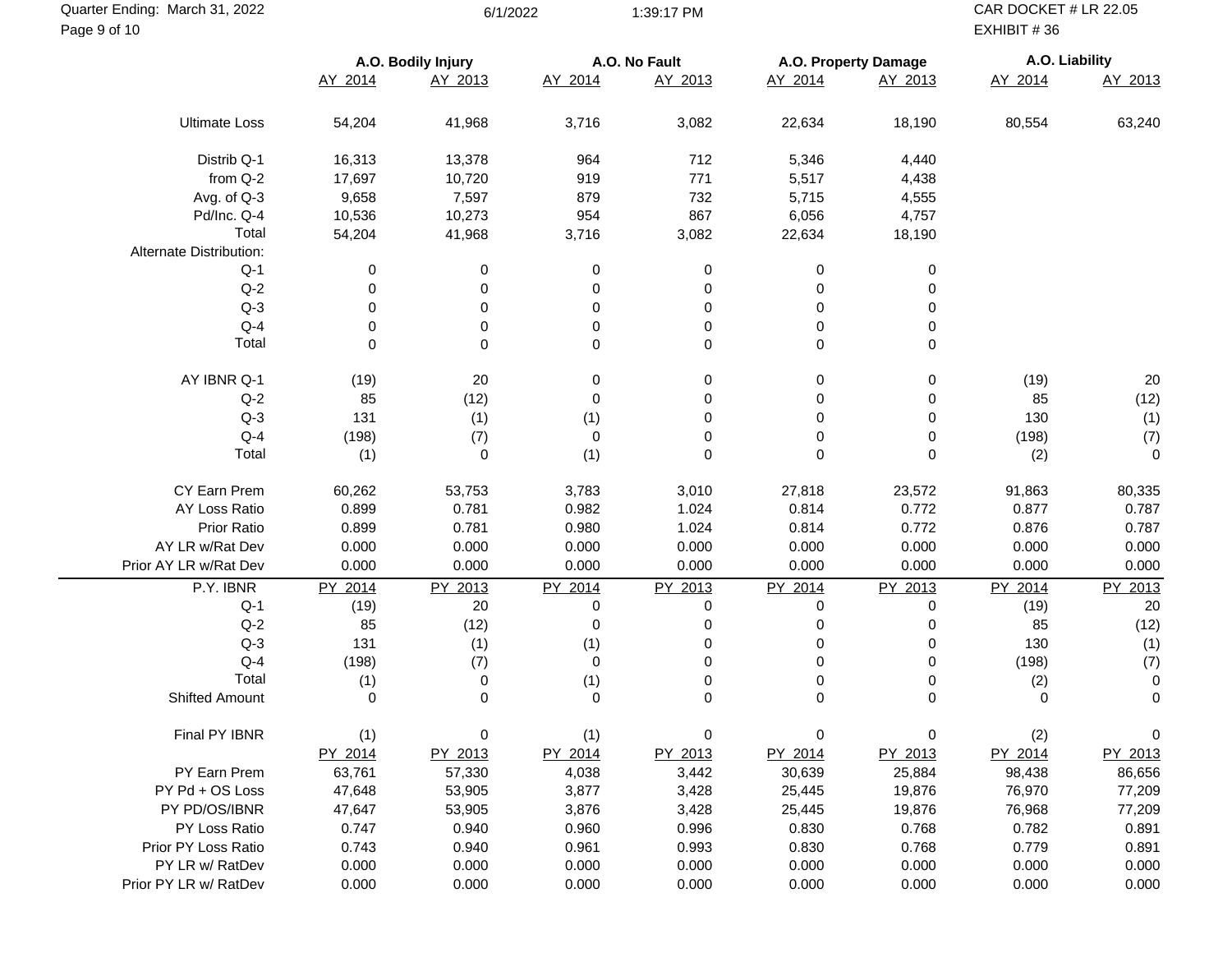| Quarter Ending: March 31, 2022<br>Page 10 of 10 |             | 6/1/2022       |         | 1:39:17 PM         |          |                      | CAR DOCKET # LR 22.05<br>EXHIBIT #36 |             |
|-------------------------------------------------|-------------|----------------|---------|--------------------|----------|----------------------|--------------------------------------|-------------|
|                                                 |             | A.O. Collision |         | A.O. Comprehensive |          | A.O. Physical Damage | <b>Total All Other</b>               |             |
|                                                 | AY 2014     | AY 2013        | AY 2014 | AY 2013            | AY 2014  | AY 2013              | AY 2014                              | AY 2013     |
| <b>Ultimate Loss</b>                            | 14,555      | 11,998         | 7,014   | 6,127              | 21,569   | 18,125               | 102,123                              | 81,365      |
| Distrib Q-1                                     | 3,766       | 3,047          | 1,825   | 1,966              |          |                      |                                      |             |
| from Q-2                                        | 3,089       | 2,585          | 1,792   | 1,436              |          |                      |                                      |             |
| Avg. of Q-3                                     | 3,436       | 2,713          | 1,753   | 1,391              |          |                      |                                      |             |
| Pd/Inc. Q-4                                     | 4,264       | 3,653          | 1,644   | 1,334              |          |                      |                                      |             |
| Total                                           | 14,555      | 11,998         | 7,014   | 6,127              |          |                      |                                      |             |
| Alternate Distribution:                         |             |                |         |                    |          |                      |                                      |             |
| $Q-1$                                           | 0           | 0              | 0       | 0                  |          |                      |                                      |             |
| $Q-2$                                           | 0           | 0              | 0       | 0                  |          |                      |                                      |             |
| $Q-3$                                           | 0           | 0              | 0       | 0                  |          |                      |                                      |             |
| $Q-4$                                           | 0           | 0              | 0       | 0                  |          |                      |                                      |             |
| Total                                           | $\mathbf 0$ | 0              | 0       | 0                  |          |                      |                                      |             |
| AY IBNR Q-1                                     | 0           | 0              | 0       | 0                  | 0        | 0                    | (19)                                 | 20          |
| $Q-2$                                           | 0           | 0              | 0       | 0                  | 0        | 0                    | 85                                   | (12)        |
| $Q-3$                                           | 0           | 0              | 0       | 0                  | 0        | 0                    | 130                                  | (1)         |
| $Q-4$                                           | 0           | 0              | 0       | 0                  | 0        | 0                    | (198)                                | (7)         |
| Total                                           | $\Omega$    | 0              | 0       | 0                  | 0        | 0                    | (2)                                  | 0           |
| CY Earn Prem                                    | 17,659      | 13,868         | 8,321   | 8,013              | 25,980   | 21,881               | 117,843                              | 102,216     |
| AY Loss Ratio                                   | 0.824       | 0.865          | 0.843   | 0.765              | 0.830    | 0.828                | 0.867                                | 0.796       |
| Prior Ratio                                     | 0.824       | 0.865          | 0.843   | 0.765              | 0.830    | 0.828                | 0.866                                | 0.796       |
| AY LR w/Rat Dev                                 | 0.000       | 0.000          | 0.000   | 0.000              | 0.000    | 0.000                | 0.000                                | 0.000       |
| Prior AY LR w/Rat Dev                           | 0.000       | 0.000          | 0.000   | 0.000              | 0.000    | 0.000                | 0.000                                | 0.000       |
| P.Y. IBNR                                       | PY 2014     | PY 2013        | PY 2014 | PY 2013            | PY 2014  | PY 2013              | PY 2014                              | PY 2013     |
| $Q-1$                                           | 0           | 0              | 0       | 0                  | 0        | 0                    | (19)                                 | 20          |
| $Q-2$                                           | 0           | 0              | 0       | 0                  | 0        | 0                    | 85                                   | (12)        |
| $Q-3$                                           | 0           | 0              | 0       | 0                  | 0        | 0                    | 130                                  | (1)         |
| $Q - 4$                                         | 0           | 0              | 0       | 0                  | 0        | 0                    | (198)                                | (7)         |
| Total                                           | 0           | 0              | 0       | 0                  | 0        | 0                    | (2)                                  | 0           |
| Shifted Amount                                  | $\Omega$    | $\Omega$       | 0       | 0                  | $\Omega$ | 0                    | $\Omega$                             | $\Omega$    |
| Final PY IBNR                                   | 0           | 0              | 0       | 0                  | 0        | $\mathbf 0$          | (2)                                  | $\mathbf 0$ |
|                                                 | PY 2014     | PY 2013        | PY 2014 | PY 2013            | PY 2014  | PY 2013              | PY 2014                              | PY 2013     |
| PY Earn Prem                                    | 20,350      | 15,817         | 9,149   | 8,039              | 29,499   | 23,856               | 127,937                              | 110,512     |
| PY Pd + OS Loss                                 | 17,138      | 13,755         | 7,224   | 6,529              | 24,362   | 20,284               | 101,332                              | 97,493      |
| PY PD/OS/IBNR                                   | 17,138      | 13,755         | 7,224   | 6,529              | 24,362   | 20,284               | 101,330                              | 97,493      |
| PY Loss Ratio                                   | 0.842       | 0.870          | 0.790   | 0.812              | 0.826    | 0.850                | 0.792                                | 0.882       |
| Prior PY Loss Ratio                             | 0.842       | 0.870          | 0.790   | 0.812              | 0.826    | 0.850                | 0.790                                | 0.882       |
| PY LR w/ RatDev                                 | 0.000       | 0.000          | 0.000   | 0.000              | 0.000    | 0.000                | 0.000                                | 0.000       |
| Prior PY LR w/ RatDev                           | 0.000       | 0.000          | 0.000   | 0.000              | 0.000    | 0.000                | 0.000                                | 0.000       |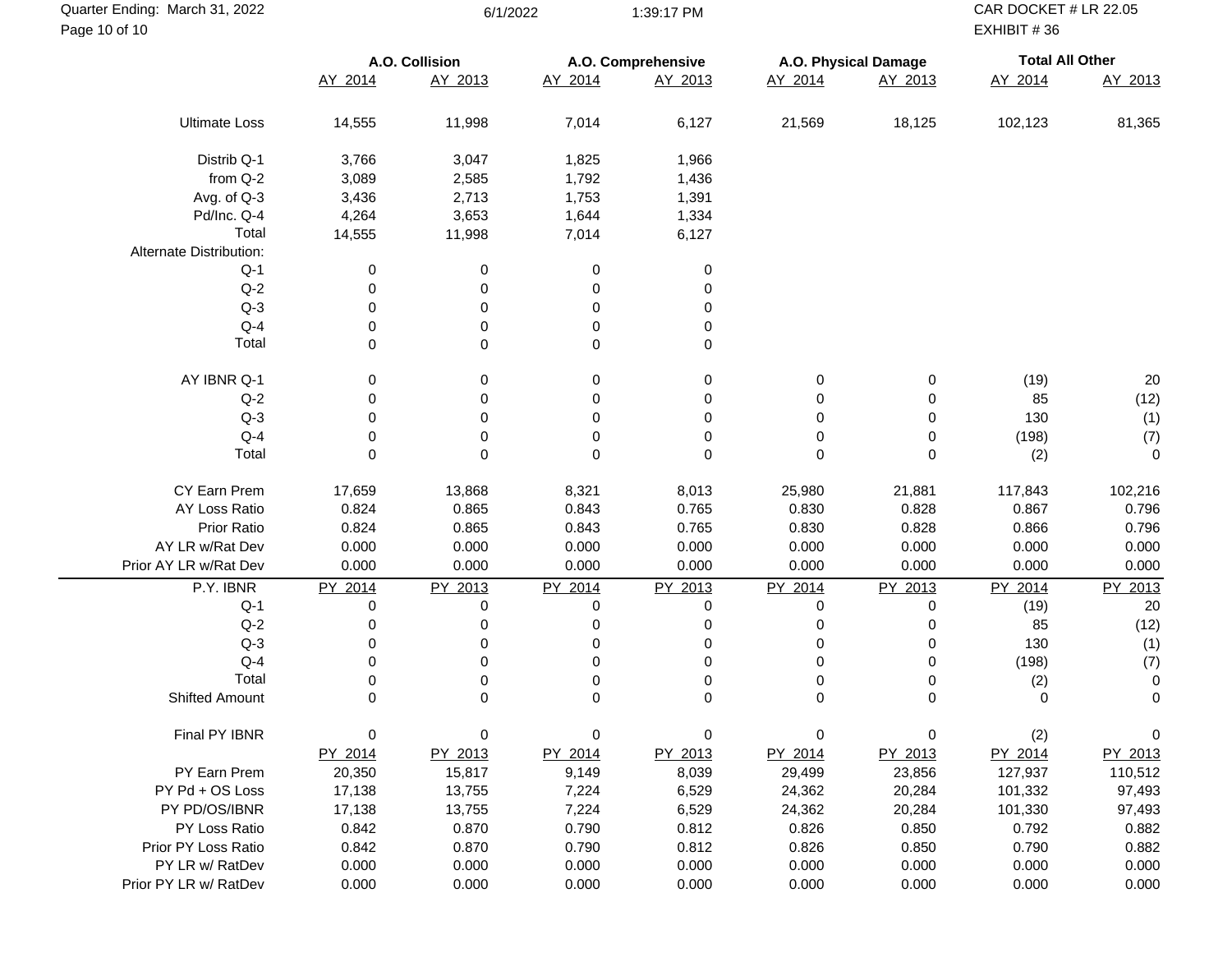### **REPORT OF THE LOSS RESERVING COMMITTEE**

### **QUARTER ENDING: MARCH 31, 2022**

PAGE 1 Of 2 CAR DOCKET # LR 22.06 EXHIBIT # 2

<span id="page-21-0"></span>

| <b>All Other LIABILITY</b>                                                 | <b>PY 2022</b>            | PY 2021                 | <b>PY 2020</b>    | PY 2019             |
|----------------------------------------------------------------------------|---------------------------|-------------------------|-------------------|---------------------|
| <b>Written Premium</b><br><b>Written Premium Accrued</b>                   | @03 Mos<br>33,744<br>0    | @15 Mos<br>138,793<br>0 | 129,178<br>0      | 141,569<br>0        |
| <b>Unearned Premium Current</b><br><b>Total Earned Premium</b>             | 28,934<br>4,810           | 38,774<br>100,019       | 0<br>129,178      | $\Omega$<br>141,569 |
| <b>Reported Losses</b>                                                     | 846                       | 39,420                  | 68,310            | 99,795              |
| I.B.N.R. Reserve                                                           | 3,373                     | 30,962                  | 17,114            | 10,867              |
| <b>Total Incurred Losses</b>                                               | 4,219                     | 70,382                  | 85,424            | 110,662             |
| Loss Ratio                                                                 | 0.877                     | 0.704                   | 0.661             | 0.782               |
| <b>Ceding Expenses &amp; Commissions</b><br><b>Ceding Expenses Accrued</b> | 7,976<br>0                | 29,138<br>0             | 27,796<br>0       | 30,833<br>0         |
|                                                                            |                           |                         |                   |                     |
| <b>Deferred Acquisition Costs</b>                                          | 6,839                     | 8,140                   | 0                 | 0                   |
| <b>Expense Ratio to Earned Premium</b><br>C.A.R. Underwriting Deficit      | 0.236<br>(546)            | 0.210<br>8,639          | 0.215<br>15,958   | 0.218<br>74         |
| All Other PHYSICAL DAMAGE                                                  | PY 2022                   | PY 2021                 | <b>PY 2020</b>    | PY 2019             |
|                                                                            | @03 Mos                   | @15 Mos                 |                   |                     |
| <b>Written Premium</b>                                                     | 11,873                    | 46,202                  | 43,453            | 48,715              |
| <b>Written Premium Accrued</b>                                             | 0                         | 0                       | 0                 | 0                   |
| <b>Unearned Premium Current</b><br><b>Total Earned Premium</b>             | 10,228<br>1,645           | 12,994<br>33,208        | 0<br>43,453       | 0<br>48,715         |
| <b>Reported Losses</b>                                                     | 312                       | 19,209                  | 24,788            | 28,968              |
| I.B.N.R. Reserve                                                           | 941                       | 1,573                   | (606)             | (93)                |
| <b>Total Incurred Losses</b>                                               | 1,253                     | 20,782                  | 24,182            | 28,875              |
| Loss Ratio                                                                 | 0.762                     | 0.626                   | 0.557             | 0.593               |
| <b>Ceding Expenses &amp; Commissions</b>                                   | 2,807                     | 9,673                   | 9,326             | 10,546              |
| <b>Ceding Expenses Accrued</b>                                             | 0                         | 0                       | 0                 | 0                   |
| <b>Deferred Acquisition Costs</b>                                          | 2,418                     | 2,720                   | 0                 | 0                   |
| <b>Expense Ratio to Earned Premium</b>                                     | 0.236                     | 0.209                   | 0.215             | 0.216               |
| C.A.R. Underwriting Deficit                                                | 3                         | 5,473                   | 9,945             | 9,294               |
| <b>All Other ALL</b>                                                       | <b>PY 2022</b><br>@03 Mos | PY 2021<br>@15 Mos      | PY 2020           | PY 2019             |
| <b>Written Premium</b>                                                     | 45,617                    | 184,995                 | 172,631           | 190,284             |
| <b>Written Premium Accrued</b>                                             | 0                         | 0                       | 0                 | U                   |
| <b>Unearned Premium Current</b>                                            | 39,162                    | 51,768                  | 0                 | 0                   |
| <b>Total Earned Premium</b>                                                | 6,455                     | 133,227                 | 172,631           | 190,284             |
| <b>Reported Losses</b>                                                     | 1,158                     | 58,629                  | 93,098            | 128,763             |
| I.B.N.R. Reserve<br><b>Total Incurred Losses</b>                           | 4,314<br>5,472            | 32,535<br>91,164        | 16,508<br>109,606 | 10,774<br>139,537   |
| Loss Ratio                                                                 | 0.848                     | 0.684                   | 0.635             | 0.733               |
| <b>Ceding Expenses &amp; Commissions</b>                                   | 10,783                    | 38,811                  | 37,122            | 41,379              |
| <b>Ceding Expenses Accrued</b>                                             | 0                         | 0                       | 0                 | 0                   |
| <b>Deferred Acquisition Costs</b>                                          | 9,257                     | 10,860                  | 0                 | 0                   |
| <b>Expense Ratio to Earned Premium</b>                                     | 0.236                     | 0.210                   | 0.215             | 0.217               |
| C.A.R. Underwriting Deficit                                                | (543)                     | 14,112                  | 25,903            | 9,368               |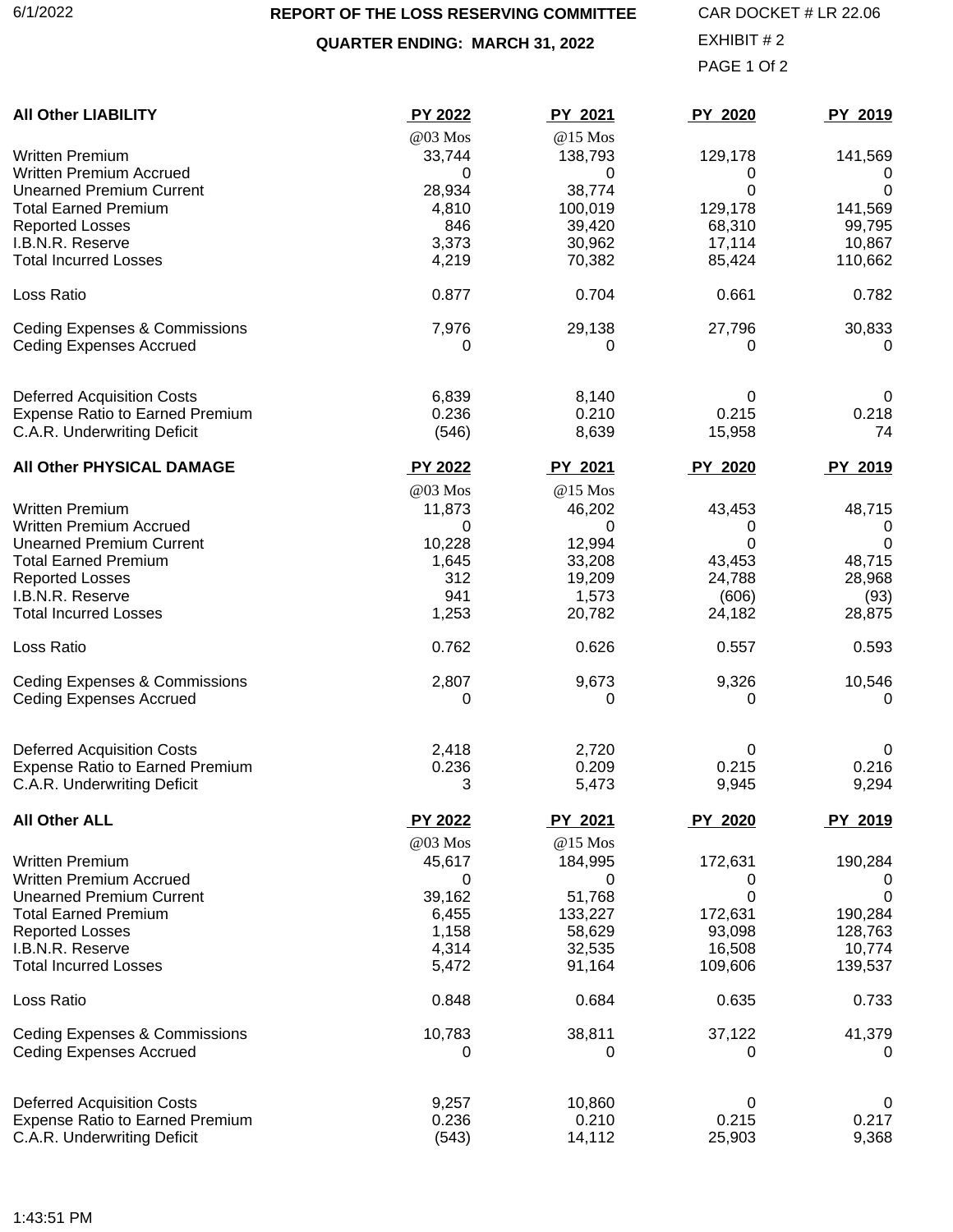### **REPORT OF THE LOSS RESERVING COMMITTEE**

**QUARTER ENDING: MARCH 31, 2022**

PAGE 2 Of 2 CAR DOCKET # LR 22.06 EXHIBIT # 2

| <b>All Other LIABILITY</b>                                                                                                                                                                               | PY 2018                                                     | PY 2017                                                     | PY 2016                                                     | PY 2015                                              |
|----------------------------------------------------------------------------------------------------------------------------------------------------------------------------------------------------------|-------------------------------------------------------------|-------------------------------------------------------------|-------------------------------------------------------------|------------------------------------------------------|
| <b>Written Premium</b>                                                                                                                                                                                   | 146,682                                                     | 137,689                                                     | 127,482                                                     | 113,790                                              |
| <b>Written Premium Accrued</b>                                                                                                                                                                           | 0                                                           | 0                                                           | 0                                                           | U                                                    |
| <b>Unearned Premium Current</b>                                                                                                                                                                          | 0                                                           | 0                                                           | 0                                                           | 0                                                    |
| <b>Total Earned Premium</b>                                                                                                                                                                              | 146,682                                                     | 137,689                                                     | 127,482                                                     | 113,790                                              |
| <b>Reported Losses</b>                                                                                                                                                                                   | 137,389                                                     | 105,317                                                     | 130,882                                                     | 97,531                                               |
| I.B.N.R. Reserve                                                                                                                                                                                         | 5,680                                                       | 2,590                                                       | (249)                                                       | 166                                                  |
| <b>Total Incurred Losses</b>                                                                                                                                                                             | 143,069                                                     | 107,907                                                     | 130,633                                                     | 97,697                                               |
| Loss Ratio                                                                                                                                                                                               | 0.975                                                       | 0.784                                                       | 1.025                                                       | 0.859                                                |
| <b>Ceding Expenses &amp; Commissions</b>                                                                                                                                                                 | 34,408                                                      | 34,430                                                      | 32,579                                                      | 29,102                                               |
| <b>Ceding Expenses Accrued</b>                                                                                                                                                                           | 0                                                           | 0                                                           | 0                                                           | 0                                                    |
| <b>Deferred Acquisition Costs</b>                                                                                                                                                                        | 0                                                           | 0                                                           | 0                                                           | 0                                                    |
| <b>Expense Ratio to Earned Premium</b>                                                                                                                                                                   | 0.235                                                       | 0.250                                                       | 0.256                                                       | 0.256                                                |
| C.A.R. Underwriting Deficit                                                                                                                                                                              | (30, 795)                                                   | (4,648)                                                     | (35, 730)                                                   | (13,009)                                             |
| All Other PHYSICAL DAMAGE                                                                                                                                                                                | PY 2018                                                     | PY 2017                                                     | PY 2016                                                     | PY 2015                                              |
| <b>Written Premium</b>                                                                                                                                                                                   | 49,276                                                      | 44,902                                                      | 41,659                                                      | 37,649                                               |
| <b>Written Premium Accrued</b>                                                                                                                                                                           | 0                                                           | 0                                                           | 0                                                           | 0                                                    |
| <b>Unearned Premium Current</b>                                                                                                                                                                          | 0                                                           | 0                                                           | 0                                                           | 0                                                    |
| <b>Total Earned Premium</b>                                                                                                                                                                              | 49,276                                                      | 44,902                                                      | 41,659                                                      | 37,649                                               |
| <b>Reported Losses</b>                                                                                                                                                                                   | 38,681                                                      | 38,252                                                      | 37,190                                                      | 33,043                                               |
| I.B.N.R. Reserve                                                                                                                                                                                         | (25)                                                        | (8)                                                         | 0                                                           | 0                                                    |
| <b>Total Incurred Losses</b>                                                                                                                                                                             | 38,656                                                      | 38,244                                                      | 37,190                                                      | 33,043                                               |
| Loss Ratio                                                                                                                                                                                               | 0.784                                                       | 0.852                                                       | 0.893                                                       | 0.878                                                |
| <b>Ceding Expenses &amp; Commissions</b>                                                                                                                                                                 | 11,519                                                      | 11,256                                                      | 10,708                                                      | 9,676                                                |
| <b>Ceding Expenses Accrued</b>                                                                                                                                                                           | 0                                                           | 0                                                           | 0                                                           | 0                                                    |
| <b>Deferred Acquisition Costs</b>                                                                                                                                                                        | 0                                                           | 0                                                           | 0                                                           | O                                                    |
| <b>Expense Ratio to Earned Premium</b>                                                                                                                                                                   | 0.234                                                       | 0.251                                                       | 0.257                                                       | 0.257                                                |
| C.A.R. Underwriting Deficit                                                                                                                                                                              | (899)                                                       | (4,598)                                                     | (6, 239)                                                    | (5,070)                                              |
| <b>All Other ALL</b>                                                                                                                                                                                     | PY 2018                                                     | PY 2017                                                     | PY 2016                                                     | PY 2015                                              |
| <b>Written Premium</b><br><b>Written Premium Accrued</b><br><b>Unearned Premium Current</b><br><b>Total Earned Premium</b><br><b>Reported Losses</b><br>I.B.N.R. Reserve<br><b>Total Incurred Losses</b> | 195,958<br>0<br>0<br>195,958<br>176,070<br>5,655<br>181,725 | 182,591<br>0<br>0<br>182,591<br>143,569<br>2,582<br>146,151 | 169,141<br>0<br>0<br>169,141<br>168,072<br>(249)<br>167,823 | 151,439<br>0<br>151,439<br>130,574<br>166<br>130,740 |
| Loss Ratio                                                                                                                                                                                               | 0.927                                                       | 0.800                                                       | 0.992                                                       | 0.863                                                |
| <b>Ceding Expenses &amp; Commissions</b>                                                                                                                                                                 | 45,927                                                      | 45,686                                                      | 43,287                                                      | 38,778                                               |
| <b>Ceding Expenses Accrued</b>                                                                                                                                                                           | 0                                                           | 0                                                           | 0                                                           | 0                                                    |
| <b>Deferred Acquisition Costs</b>                                                                                                                                                                        | 0                                                           | 0                                                           | 0                                                           | O                                                    |
| <b>Expense Ratio to Earned Premium</b>                                                                                                                                                                   | 0.234                                                       | 0.250                                                       | 0.256                                                       | 0.256                                                |
| C.A.R. Underwriting Deficit                                                                                                                                                                              | (31, 694)                                                   | (9, 246)                                                    | (41, 969)                                                   | (18,079)                                             |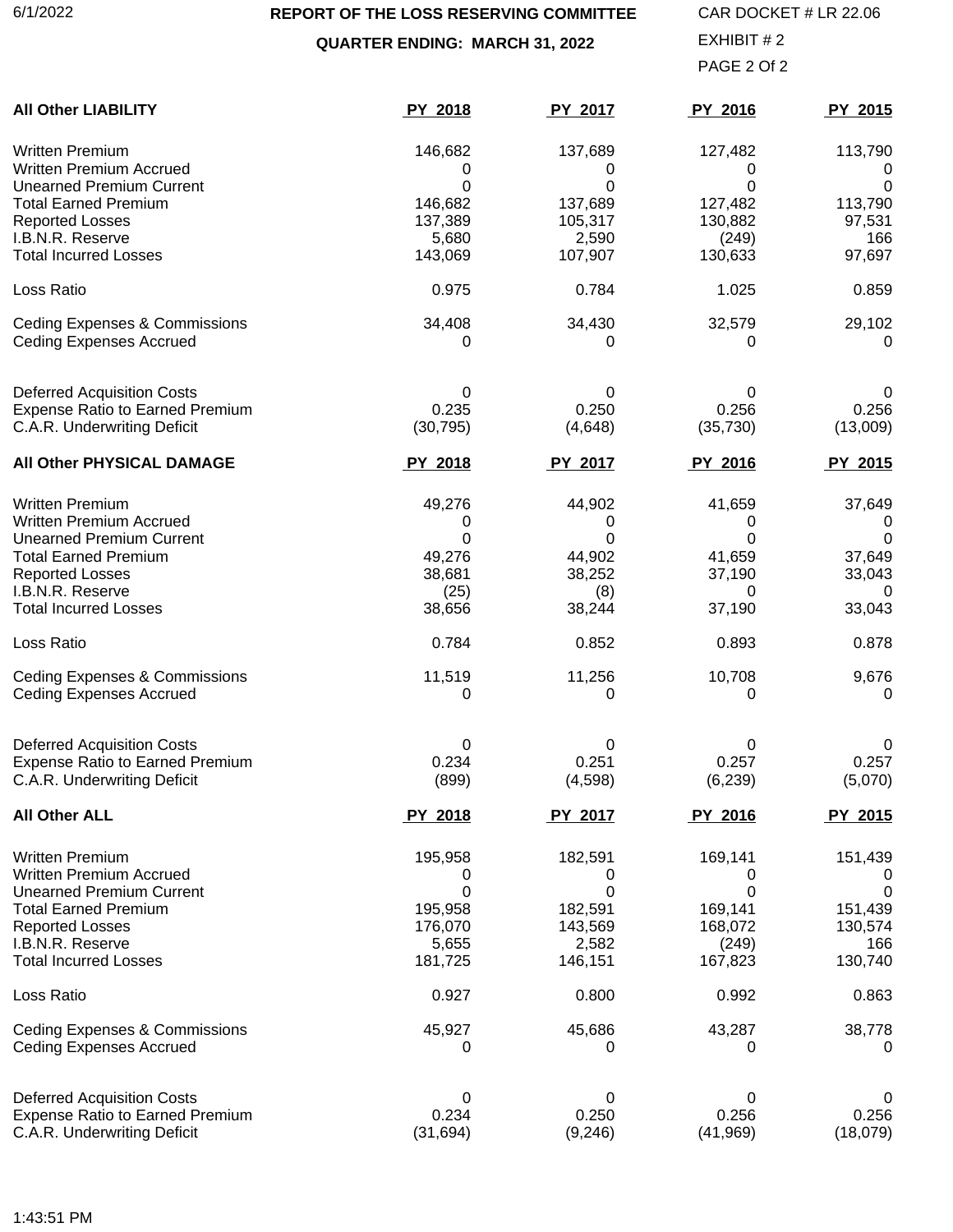#### COMMERCIAL ULTIMATE POLICY YEAR DEFICIT PROJECTION SBASED ON DATA REPORTED THROUGH QUARTER ENDING MARCH 2022 EXHIBIT #: 5<br>(000's OMITTED) PAGE: 1 of 3 (000's OMITTED)

 DOCKET #: LR 22.07 EXHIBIT  $#: 5$ 

#### SUMMARY EXHIBI T

<span id="page-23-0"></span>

|                              | Policy Year 2019 |        | Policy Year 2020 |        | Policy Year 2021 |        |
|------------------------------|------------------|--------|------------------|--------|------------------|--------|
|                              | <b>Dollars</b>   | % Prem | <b>Dollars</b>   | % Prem | <b>Dollars</b>   | % Prem |
| Premium                      | 190.284          | 100.0% | 172.600          | 100.0% | 183.500          | 100.0% |
| Losses Incurred and ALAE     | 139.537          | 73.3%  | 109.601          | 63.5%  | 125.514          | 68.4%  |
| <b>Underwriting Expenses</b> | 41.379           | 21.7%  | 37.115           | 21.5%  | 37,562           | 20.5%  |
| <b>Underwriting Result</b>   | 9.368            | 4.9%   | 25.884           | 15.0%  | 20.424           | 11.1%  |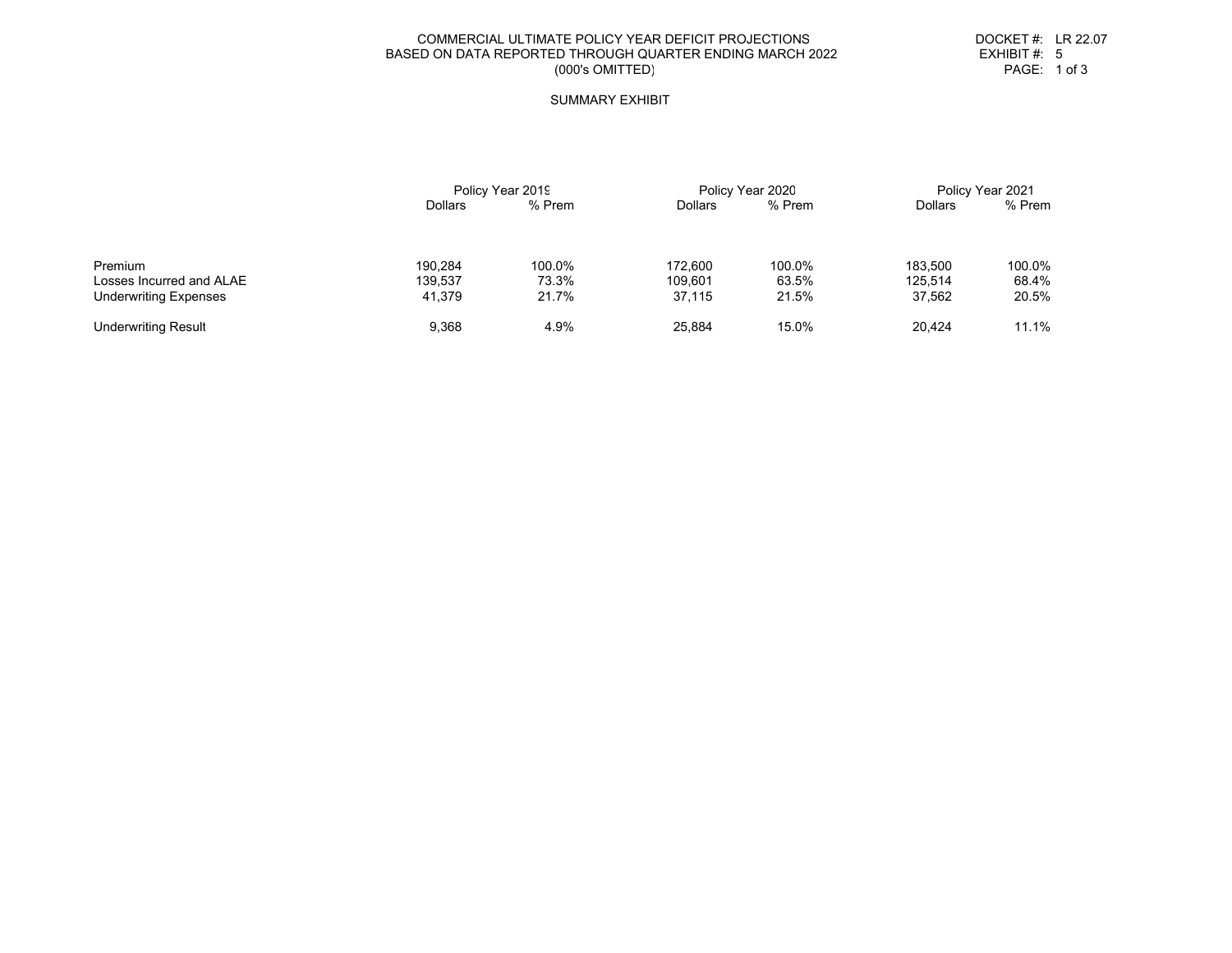#### COMPARISON OF ULTIMATE POLICY YEAR DEFICIT PROJECTION SPRIOR AND CURRENT QUARTER ESTIMATES

|                              |                           |                                                          | Policy Year 2021            |        |                |          |
|------------------------------|---------------------------|----------------------------------------------------------|-----------------------------|--------|----------------|----------|
|                              |                           | <b>Prior Qtr Estimate</b><br><b>Current Qtr Estimate</b> |                             |        | Variance       |          |
|                              | <b>Dollars</b>            | % Prem                                                   | <b>Dollars</b>              | % Prem | <b>Dollars</b> | Percent  |
| Premium                      | 183,100                   | 100.0%                                                   | 183,500                     | 100.0% | 400            | 0.2%     |
| Losses Incurred and ALAE     | 121,578                   | 66.4%                                                    | 125,514                     | 68.4%  | 3,936          | 3.2%     |
| <b>Underwriting Expenses</b> | 37,481                    | 20.5%                                                    | 37,562                      | 20.5%  | 81             | 0.2%     |
| <b>Underwriting Result</b>   | 24,041                    | 13.1%                                                    | 20,424                      | 11.1%  | (3,617)        | $-15.0%$ |
|                              |                           |                                                          | Policy Year 2020            |        |                |          |
|                              | <b>Prior Qtr Estimate</b> |                                                          | <b>Current Qtr Estimate</b> |        | Variance       |          |
|                              | <b>Dollars</b>            | % Prem                                                   | <b>Dollars</b>              | % Prem | <b>Dollars</b> | Percent  |
| Premium                      | 172,700                   | 100.0%                                                   | 172,600                     | 100.0% | (100)          | $-0.1%$  |
| Losses Incurred and ALAE     | 108,456                   | 62.8%                                                    | 109,601                     | 63.5%  | 1,145          | 1.1%     |
| <b>Underwriting Expenses</b> | 37,131                    | 21.5%                                                    | 37,115                      | 21.5%  | (16)           | 0.0%     |
| <b>Underwriting Result</b>   | 27,113                    | 15.7%                                                    | 25,884                      | 15.0%  | (1,229)        | $-4.5%$  |
|                              |                           |                                                          | Policy Year 2019            |        |                |          |
|                              | <b>Prior Qtr Estimate</b> |                                                          | <b>Current Qtr Estimate</b> |        |                | Variance |
|                              | <b>Dollars</b>            | % Prem                                                   | <b>Dollars</b>              | % Prem | <b>Dollars</b> | Percent  |
| Premium                      | 190,300                   | 100.0%                                                   | 190,284                     | 100.0% | (16)           | $0.0\%$  |
| Losses Incurred and ALAE     | 141,774                   | 74.5%                                                    | 139,537                     | 73.3%  | (2, 237)       | $-1.6%$  |
| <b>Underwriting Expenses</b> | 41,381                    | 21.7%                                                    | 41,379                      | 21.7%  | (2)            | 0.0%     |
| <b>Underwriting Result</b>   | 7,145                     | 3.8%                                                     | 9,368                       | 4.9%   | 2,223          | 31.1%    |